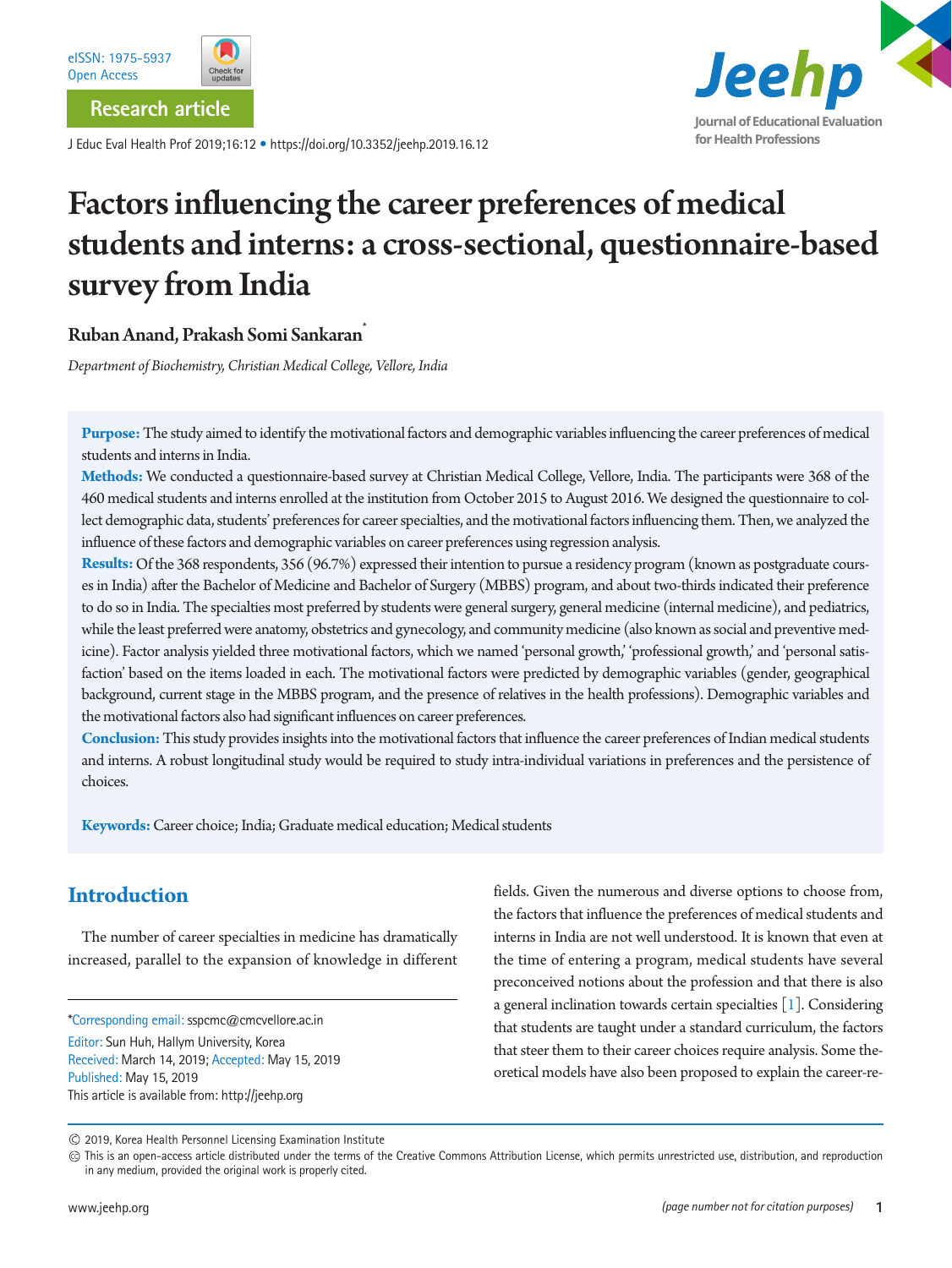lated decision-making of medical students [\[2\]](#page-9-1).

The factors involved in career-related decision-making are also context-specific. One of the reasons for this is that models of medical education and selection into specialty programs vary globally. In India, before students opt for a specialty, they are required to complete an undergraduate degree program (Bachelor of Medicine and Bachelor of Surgery, MBBS). The duration of the MBBS program is 4.5 years, with 4 different stages (referred to I to IV MBBS). Upon successful completion of the MBBS program, medical students undergo a compulsory residential rotatory internship (also referred to as internship) in a hospital setting for a year. Subsequently, medical graduates compete for selection a residency program (known as postgraduate courses in India) through a national-level examination; the mode of selection for admission to the residency programs has also undergone significant changes over the past several years. Finally, graduates are awarded an MS (Master of Surgery; for surgical specialties) or MD (Doctor of Medicine; for non-surgical specialties) degree upon successful completion of a a residency program in India.

The perceptions and career preferences of Indian medical students and interns are not well understood. In an earlier study conducted in India, the preferred specialties were ranked by final-year medical students, but motivational factors were not explored [\[3](#page-9-2)]. A study conducted at Kasturba Medical College, Manipal showed that students considered personal interest, job opportunities, and income prospects while choosing a specialty; however, the study did not compare differences across students at various stages of the degree program  $[4]$ . A study conducted at University College of Medical Sciences, Delhi compared the preferences and motivational factors among students in different years of the degree program; the authors observed that personal interest, interest due to exposure, the perceived reputation of the specialty, lifestyle, income potential, opportunities to settle abroad, and career progression were some of the significant factors considered by students. Most of the factors did not show statistically significant differences between students of different years. However, women were underrepresented in the study (10% of the study participants) [\[5\]](#page-9-4).

To address the existing knowledge gap, we sought to gain more insight into the factors that influence the career preferences of medical students and interns in India. Therefore, we aimed to study their specialty preferences; furthermore, the motivational factors influencing career preferences were investigated.

## **Methods**

We conducted this study at Christian Medical College, Vellore, India between October 2015 and August 2016.

#### **Ethics statement**

The Institutional Review Board approved the study protocol (No. 9630 [OBSERVE] dated September 23, 2015). All participants provided written informed consent. This study is a phase (pilot, cross-sectional, and cohort) of an ongoing research project and the results of the cross-sectional phase are presented here. The cohort phase is likely to be completed in 2023.

### **Development of the survey instrument**

We followed an existing guideline for developing the questionnaire  $\lceil 6 \rceil$ . We synthesized the items in the questionnaire after a review of the literature. The initial version of the questionnaire contained 18 items (Perception of Medical Students on Career Specialty [PMCS] version 1). We invited faculty members  $(N = 10)$  from the institution to screen the questionnaire for content. We then invited 10 medical students to test the questionnaire for general readability and comprehension.

Furthermore, we also pilot-tested the questionnaire on another cohort of 63 students ([Appendix 2](#page-13-0): [Supplementary Table](#page-13-0)  [1-3\)](#page-13-0). The final version of the questionnaire after pilot-testing was used for the cross-sectional study (PMCS version 4; see [Appen](#page-10-0)[dix 1](#page-10-0)). We tested the overall reliability of motivational items in question 9 and the Cronbach α obtained was 0.74, suggestive of acceptable internal consistency. A leave-one-out analysis excluding individual motivational items showed no significant effects on the overall Cronbach α [\(Appendix 2](#page-13-0)).

#### **Description of the survey instrument**

We included instructions for the creation of a unique ID for each participant; this also aided in the anonymization of data (additionally, we extracted the information on the age and gender of the participants before subsequent analysis). We designed items 1–4 to collect demographic information (year of joining MBBS, place of childhood upbringing, the curriculum of school education, and details of relatives in health professions), while items 5 and 6 inquired about students' plans for future studies and work. Item 7 inquired about self-reported awareness and certainty regarding the choice $(s)$ . Item 8 inquired about specialty preferences; the participants ranked the three most-likely choices in order of their preference and indicated the three least-likely choices without a ranking order. We provided a list of 20 motivational items in item 9 and asked the participants to assign a score of the importance of each item on a 5-point scale (1, not important; 5, very important). In item 10, participants were asked to indicate the time during their degree program when they expected to decide on a career specialty. Items 11 and 12 specifically inquired about participants' willingness to serve in rural areas.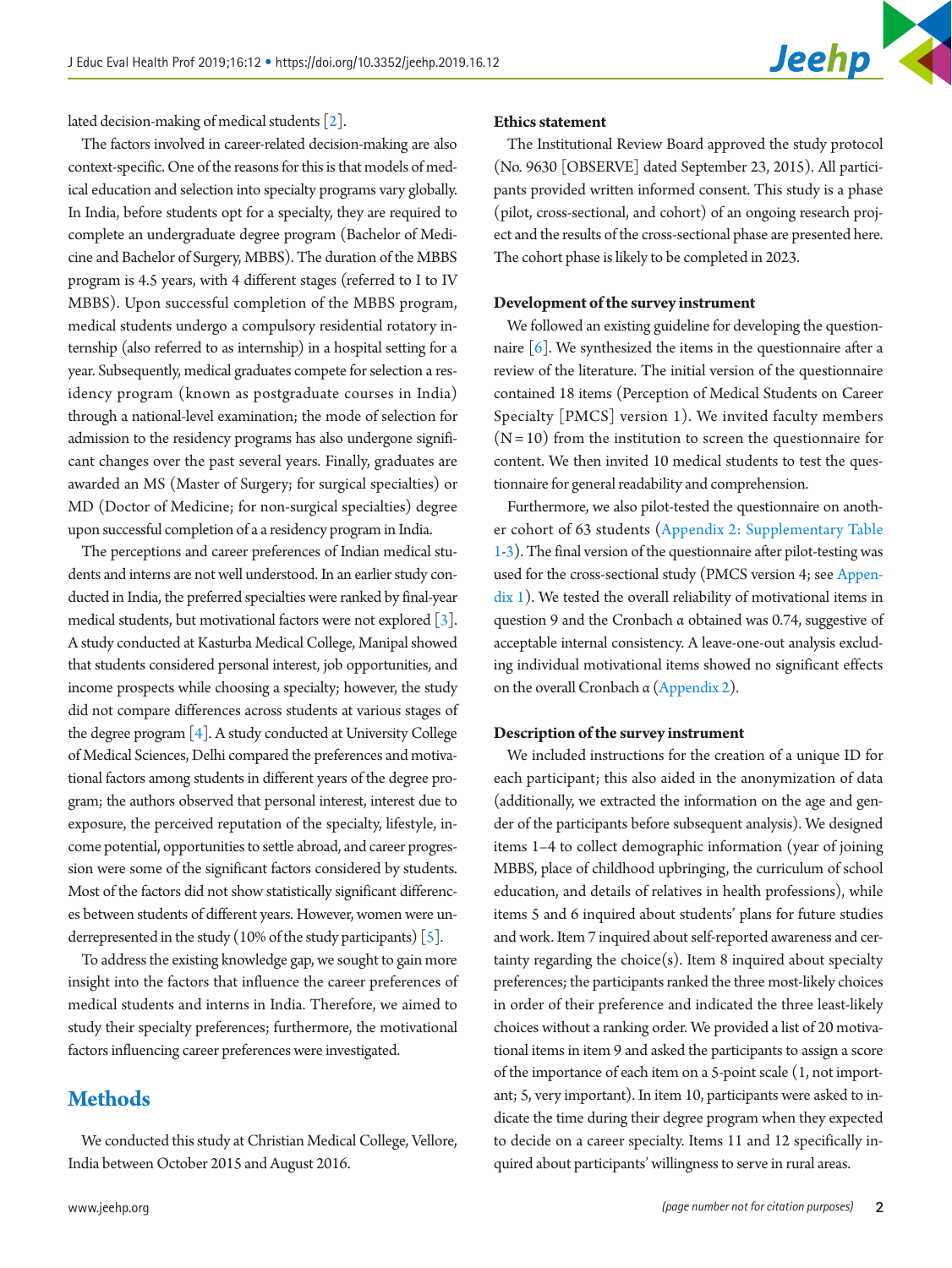

#### **Study participants**

We surveyed 460 medical students and interns who were enrolled in the MBBS program (I to IV MBBS) at our institution during the study period. All participants had been admitted to the program following a national-level entrance examination followed by interviews at the institution during their entrance year. We organized separate contact sessions for the medical students in a classroom setting; for interns, we administered the survey at their hospital posting sites. Before the survey, we briefed the participants about the purpose of the study and clarified any queries. We also anticipated that a proportion of students might not be of the aware of the available specialties, so we provided a glossary sheet that provided a brief description of each specialty with the questionnaire. Participants were required to complete the paper questionnaires by hand. For participants who missed the contact sessions, we sent 3 reminders (through their respective class representatives). No modes of coercion were used, and the respondents were not pursued further.

#### **Statistical analysis**

All statistical analyses were done using SPSS ver. 16.0 (SPSS Inc., Chicago, IL, USA). We excluded incomplete forms  $(n = 4,$ 1.1%) from the analysis. The frequency of the distribution of variables between groups was compared using the chi-square test. We performed an initial exploratory factor analysis to reduce the dimensionality, followed by extraction using principal component analysis with varimax rotation and Kaiser normalization. The threshold for factor loading was fixed at 0.45. Factors were selected after examination of the scree plot, with eigenvalues  $> 1$ . We constructed multivariate regression models to analyze the influence of demographic variables on motivation factors; for these models, female gender, rural background, and not having a family member in the health professions were used as reference categories. All regression models were constructed using the 'enter' model.

## **Results**

Of the 460 participants, 337 medical students and 31 interns completed the survey  $(Fig. 1)$ . The age of the participants ranged from 17 to 24 years. The distribution of participants based on demographic characteristics (gender, geographic background, and presence of a relative in the health professions) was similar across the different stages of the degree program [\(Table 1\)](#page-3-0). Overall, most participants (96.7%) expressed their intention to pursue a residency program after receiving their MBBS and about two-

<span id="page-2-0"></span>

**Fig. 1.** The flow of participants in the study. MBBS, Bachelor of Medicine and Bachelor of Surgery.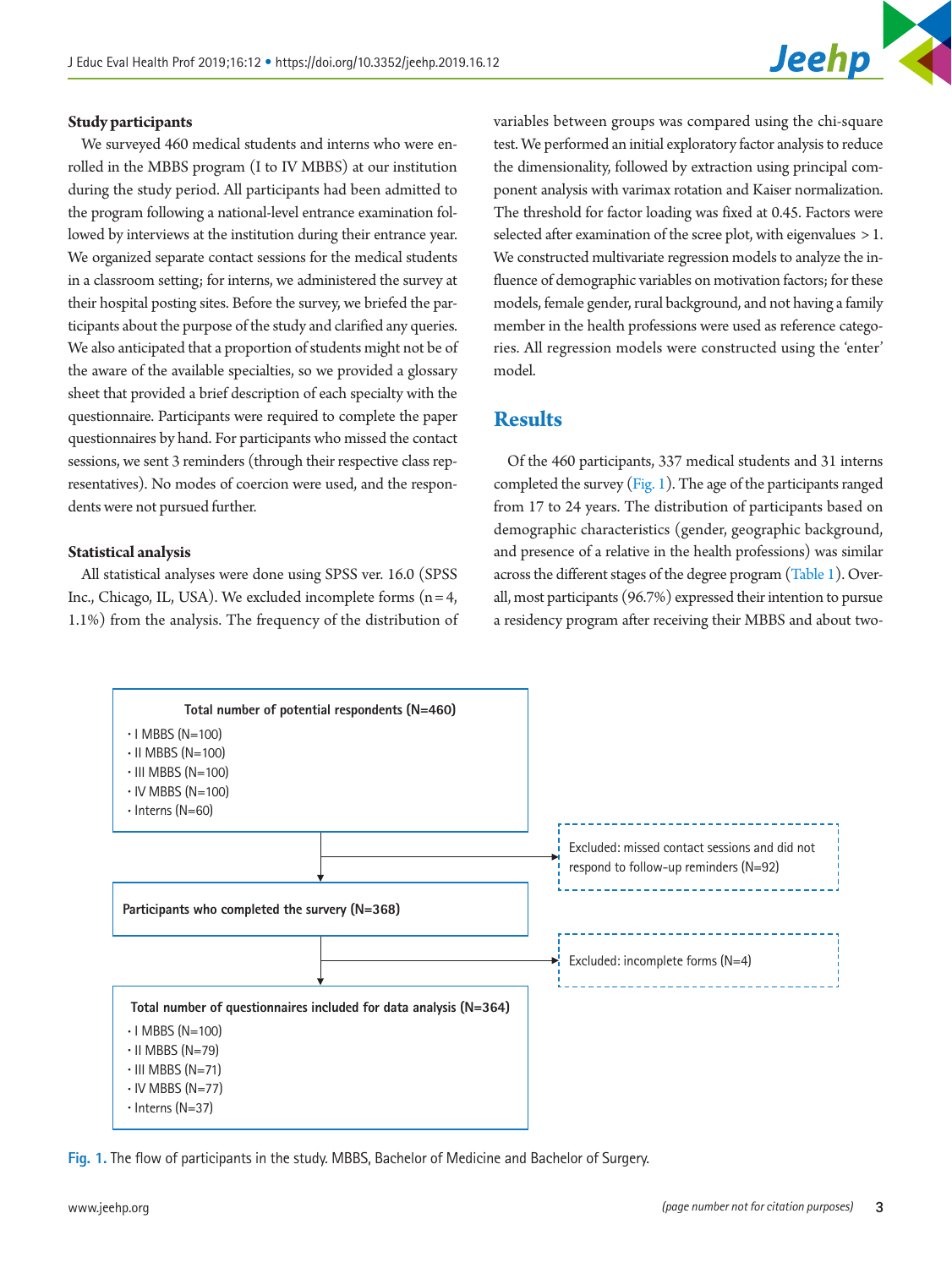thirds intended to do so in India [\(Table 2\)](#page-3-1). The preferences regarding work settings were not different across the various stages of the degree program. The self-reported awareness and certainty of choices were significantly higher among interns and students in III and IV MBBS (P < 0.0001) [\(Table 2](#page-3-1)). When explicitly asked, 76.6% of participants indicated their willingness to serve in rural areas. The raw data are available in [Supplement 1.](#page-9-6)

## <span id="page-3-0"></span>**Table 1.** Demographic characteristics of the study participants

| Characteristic                      | Total      | <b>I MBBS</b> | <b>II MBBS</b> | <b>III MBBS</b> | <b>IV MBBS</b> | <b>Interns</b> | $\chi^2$ | df | P-value |
|-------------------------------------|------------|---------------|----------------|-----------------|----------------|----------------|----------|----|---------|
| Gender                              |            |               |                |                 |                |                | 2.211    | 4  | 0.697   |
| Men                                 | 138 (37.9) | 42 (42.0)     | 29(36.7)       | 25(35.2)        | 31(40.3)       | 11(29.7)       |          |    |         |
| Women                               | 226(62.1)  | 58 (58.0)     | 50(63.3)       | 46 (64.8)       | 46(59.7)       | 26(70.3)       |          |    |         |
| Geographical background             |            |               |                |                 |                |                | 4.366    | 4  | 0.359   |
| Rural                               | 50(13.7)   | 18 (18.2)     | 7(9.0)         | 12(17.0)        | 8(9.9)         | 4(11.1)        |          |    |         |
| Urban                               | 316 (86.3) | 81(81.8)      | 71 (91.0)      | 59 (83.0)       | 73 (90.1)      | 32 (88.9)      |          |    |         |
| Relatives in the health professions |            |               |                |                 |                |                | 6.153    | 4  | 0.188   |
| No                                  | 134 (36.5) | 32(32.0)      | 37(46.8)       | 30(38.0)        | 25(30.9)       | 13(35.1)       |          |    |         |
| Yes                                 | 233(63.5)  | 68 (68.0)     | 42(53.2)       | 49 (62.0)       | 56(69.1)       | 24(64.9)       |          |    |         |

**Motivational factors** 

Factor analysis loaded the items into 3 factors that explained 50.4% of the total variance. A Kaiser-Mayer-Olkin test statistic of 0.8 was obtained, indicating that the sampling was adequate. We excluded the items (interest in specialty and family members in the same specialty) that did not load onto the 3 factors. We named the extracted factors 'personal growth,' 'professional growth,' and 'personal satisfaction' based on the items loaded in

Values are presented as number (%).

MBBS, Bachelor of Medicine and Bachelor of Surgery; df, degrees of freedom.

| Variable                | Total      | <b>I MBBS</b> | <b>II MBBS</b> | <b>III MBBS</b> | <b>IV MBBS</b>           | Interns   | $\overline{\chi^2}$ | df | P-value  |
|-------------------------|------------|---------------|----------------|-----------------|--------------------------|-----------|---------------------|----|----------|
| Item $5-(1)$            |            |               |                |                 |                          |           | 13.4                | 8  | 0.099    |
| Yes                     | 356 (96.7) | 95 (95.0)     | 76 (96.2)      | 68 (95.8)       | 81 (100.0)               | 36 (97.3) |                     |    |          |
| No                      | 2(0.5)     |               |                | 2(2.8)          |                          |           |                     |    |          |
| Not sure                | 10(2.7)    | 5(5.0)        | 3(3.8)         | 1(1.4)          | $\overline{\phantom{a}}$ | 1(2.7)    |                     |    |          |
| Item $5-(2)$            |            |               |                |                 |                          |           | 17.3                | 8  | 0.027    |
| India                   | 213(60.2)  | 41 (43.2)     | 49 (65.3)      | 45 (66.2)       | 53 (66.2)                | 25(69.4)  |                     |    |          |
| Abroad                  | 57(16.1)   | 24(25.3)      | 10(13.3)       | 7(10.3)         | 11(13.8)                 | 5(13.9)   |                     |    |          |
| Not sure                | 84 (23.7)  | 30(31.5)      | 16(21.3)       | 16 (23.5)       | 16 (20.0)                | 6(16.7)   |                     |    |          |
| Item $6-(1)$            |            |               |                |                 |                          |           | 14.3                | 8  | 0.075    |
| Urban areas             | 118 (36.0) | 25(28.7)      | 24 (33.8)      | 24 (37.5)       | 34 (45.3)                | 11(35.5)  |                     |    |          |
| Rural areas             | 82 (25.0)  | 19 (21.8)     | 16(22.5)       | 22 (34.4)       | 14 (18.7)                | 11(35.5)  |                     |    |          |
| Not sure                | 128 (39.0) | 43 (49.4)     | 31(43.7)       | 18 (28.1)       | 27 (36.0)                | 9(29.0)   |                     |    |          |
| Item $6-(2)$            |            |               |                |                 |                          |           | 9.8                 | 12 | 0.639    |
| Mission hospital        | 115(40.1)  | 25(34.2)      | 24 (36.4)      | 26 (43.3)       | 25(39.1)                 | 15 (62.5) |                     |    |          |
| Tertiary hospital       | 126(43.9)  | 34(46.6)      | 32(48.5)       | 25 (41.7)       | 29(45.3)                 | 6(25.0)   |                     |    |          |
| Own or private hospital | 33(11.5)   | 9(12.3)       | 6(9.1)         | 7(11.7)         | 8(12.5)                  | 3(12.5)   |                     |    |          |
| Others                  | 13(4.5)    | 5(6.9)        | 4(6.0)         | 3(3.3)          | 2(3.1)                   |           |                     |    |          |
| Item 7                  |            |               |                |                 |                          |           | 52.3                | 12 | < 0.0001 |
| Not aware, not certain  | 138 (37.7) | 51(51.5)      | 40(51.3)       | 15(21.1)        | 25(30.9)                 | 7(18.9)   |                     |    |          |
| Not aware, certain      | 82 (22.4)  | 30(30.3)      | 16(20.5)       | 12 (16.9)       | 16 (19.8)                | 8(21.6)   |                     |    |          |
| Aware, not certain      | 115 (31.4) | 16(16.2)      | 18(23.1)       | 33 (46.5)       | 32(39.5)                 | 16 (43.2) |                     |    |          |
| Aware, certain          | 31(8.5)    | 2(2.0)        | 4(5.1)         | 11(15.5)        | 8(9.8)                   | 6(16.2)   |                     |    |          |

#### <span id="page-3-1"></span>**Table 2.** Career intentions and workplace preferences of the study participants

Values are presented as number (%). Item 5-(1): Are you planning to do a postgraduate degree after MBBS? Item 5-(2): If your response was "yes," where would you like to do your postgraduate degree after MBBS? Item 6-(1): Where would you prefer to work after completion of your postgraduate degree? Item 6-(2): Specific work setting. Item 7: Which of the following statements best describe your current state of mind, regarding (1) the awareness on the various career specialties available? and (2) the certainty of the course you want to pursue?

MBBS, Bachelor of Medicine and Bachelor of Surgery; df, degrees of freedom.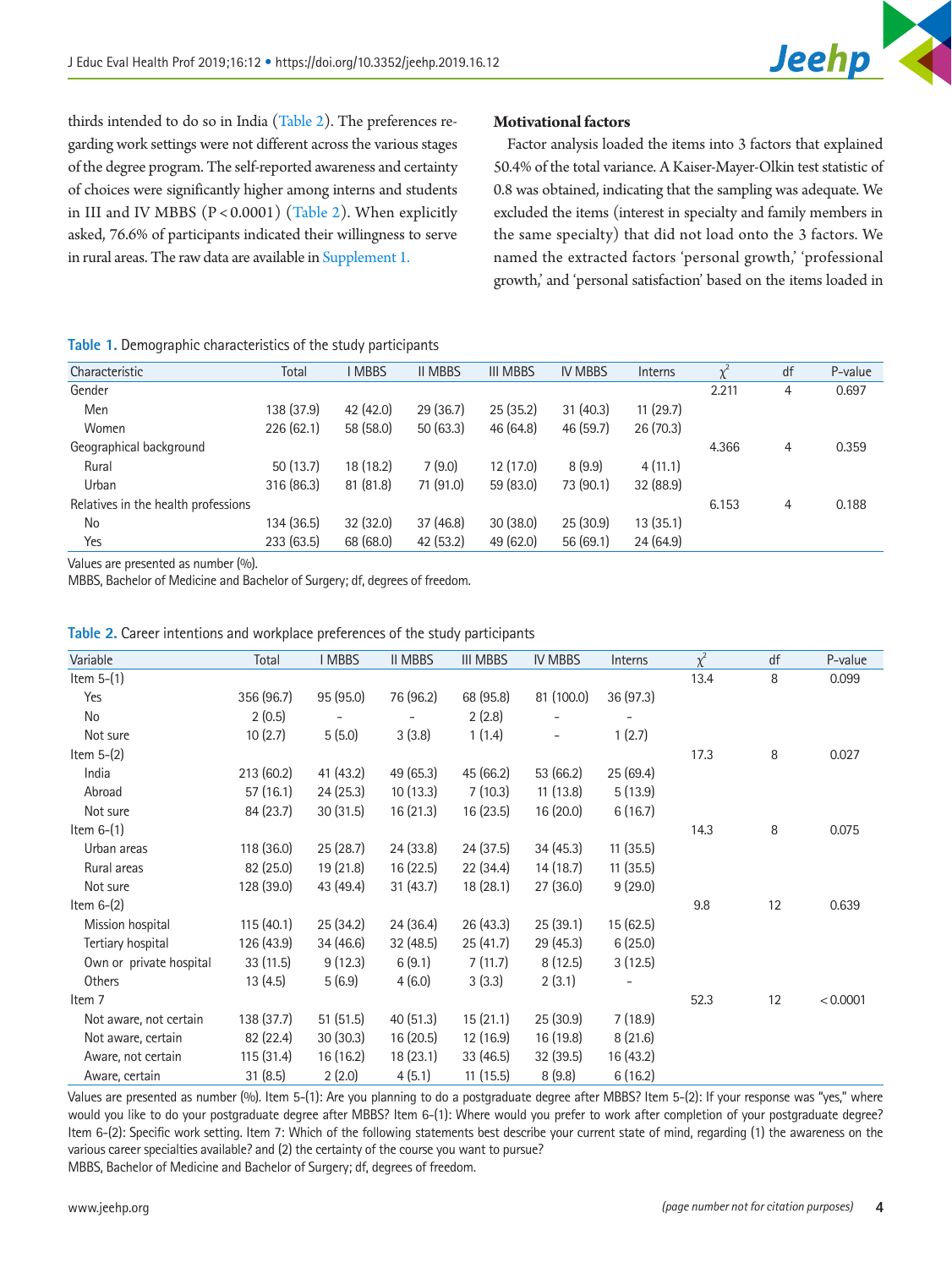

each [\(Table 3\)](#page-4-0). The factors extracted were found to be reliable (as assessed by Cronbach α values) and valid (as assessed by the factor loadings). We also then analyzed the effect of demographic variables on motivational factors. We found that men rated professional growth significantly higher, while students from an urban background rated personal growth higher. Among participants in the later stages of the degree program, the ratings for personal growth and personal satisfaction were higher, while those for professional growth were lower [\(Table 4\)](#page-4-1).

## **Preferences for specialty**

Overall, general surgery, general medicine (also known as internal medicine), and pediatrics were the most preferred specialties [\(Table 5\)](#page-5-0). The least preferred specialties [\(Table 6\)](#page-6-0) were anatomy, obstetrics and gynecology, and community medicine (also known as social and preventive medicine). We observed that the preferences became more diverse among participants in the later stages of the degree program. With progression through the program, there was an increased interest in certain specialties

<span id="page-4-0"></span>**Table 3.** Factors influencing the career preferences of study participants

| Factors: items                                             |              | Factor loadings |       | Eigenvalue | % Variance explained | Cronbach $\alpha$ |
|------------------------------------------------------------|--------------|-----------------|-------|------------|----------------------|-------------------|
|                                                            | $\mathbf{1}$ | $\overline{2}$  | 3     |            |                      |                   |
| Personal growth                                            |              |                 |       | 3.97       | 22.08                | 0.840             |
| Flexible working hours                                     | 0.839        |                 |       |            |                      |                   |
| Less stressful working conditions                          | 0.838        |                 |       |            |                      |                   |
| Less duration of work hours                                | 0.767        |                 |       |            |                      |                   |
| Comfortable lifestyle                                      | 0.739        |                 |       |            |                      |                   |
| Sufficient time for hobbies and personal interests         | 0.720        |                 |       |            |                      |                   |
| Family responsibilities                                    | 0.519        |                 |       |            |                      |                   |
| Professional growth                                        |              |                 |       | 2.62       | 14.6                 | 0.694             |
| Opportunities for higher studies or further specialization |              | 0.805           |       |            |                      |                   |
| Opportunity to do research                                 |              | 0.645           |       |            |                      |                   |
| Perceived status of the field                              |              | 0.584           |       |            |                      |                   |
| Opportunity to settle down in urban areas                  |              | 0.547           |       |            |                      |                   |
| Professionally challenging                                 |              | 0.528           |       |            |                      |                   |
| Financial prospects                                        |              | 0.487           |       |            |                      |                   |
| Personal satisfaction                                      |              |                 |       | 2.47       | 13.7                 | 0.668             |
| Opportunity to be involved in patient care                 |              |                 | 0.675 |            |                      |                   |
| Preference to work in rural areas                          |              |                 | 0.649 |            |                      |                   |
| Opportunity to teach                                       |              |                 | 0.600 |            |                      |                   |
| Influences from past experiences                           |              |                 | 0.579 |            |                      |                   |
| Influenced by role models                                  |              |                 | 0.569 |            |                      |                   |
| Sense of calling                                           |              |                 | 0.554 |            |                      |                   |
| Items excluded from factor analysis                        |              |                 |       |            |                      |                   |
| Interest in a specialty                                    |              |                 |       |            |                      |                   |
| Family member in the same specialty                        |              |                 |       |            |                      |                   |

We analyzed the motivational items through exploratory factor analysis, followed by extraction by principal component analysis with varimax rotation and Kaiser normalization. We fixed the threshold for factor loading at 0.45. After examination of the scree plot, we selected the factors with eigenvalues >1. A Kaiser-Mayer-Olkin test statistic of 0.8 was obtained, indicating that sampling was adequate.

<span id="page-4-1"></span>**Table 4.** Influence of demographic variables on the factors affecting the career preferences of study participants

| Dependent variable    | Gender (ref: female)      | Geographical back-                 | Relative in the health pro-     | Current stage in MBBS             |       | Regression model parameters |          |
|-----------------------|---------------------------|------------------------------------|---------------------------------|-----------------------------------|-------|-----------------------------|----------|
|                       |                           | ground (ref: rural)                | fessions (ref: no relative)     | (ref: I MBBS)                     | $R^2$ | <b>F</b> statistic          | P-value  |
| Personal growth       | $0.06$ (-0.15 to 0.28)    | $0.33$ (0.02 to 0.64) <sup>*</sup> | 0.21 (-0.003 to 0.04)****       | $0.15$ (0.07 to 0.23)***          | 0.067 | 6.12                        | < 0.0001 |
| Professional growth   | $0.33$ (0.11 to 0.55)*    | $0.18$ (-0.13 to 0.49)             | $-0.25$ ( $-0.47$ to $-0.03$ )* | $-0.08$ ( $-0.16$ to $-0.002$ )*  | 0.052 | 4.67                        | 0.001    |
| Personal satisfaction | $-0.2$ ( $-0.42$ to 0.02) | $-0.19$ ( $-0.5$ to $0.12$ )       | $-0.13$ ( $-0.35$ to 0.09)      | 0.11 $(0.03 \text{ to } 0.19)$ ** | 0.038 | 3.340                       | 0.011    |

Values are presented as regression coefficient (95% confidence interval). We constructed multivariate linear regression models to study the predictors for motivational factors using standardized z-scores calculated for each factor. For all regression models, female gender, rural background, and not having a relative in the health professions were the reference categories, and the 'enter' model was used. Unstandardized regression coefficients are shown. Ref, reference; MBBS, Bachelor of Medicine and Bachelor of Surgery.

\* P<0.05, \*\* P<0.01, \*\*\* P<0.001, \*\*\*\* P<0.06.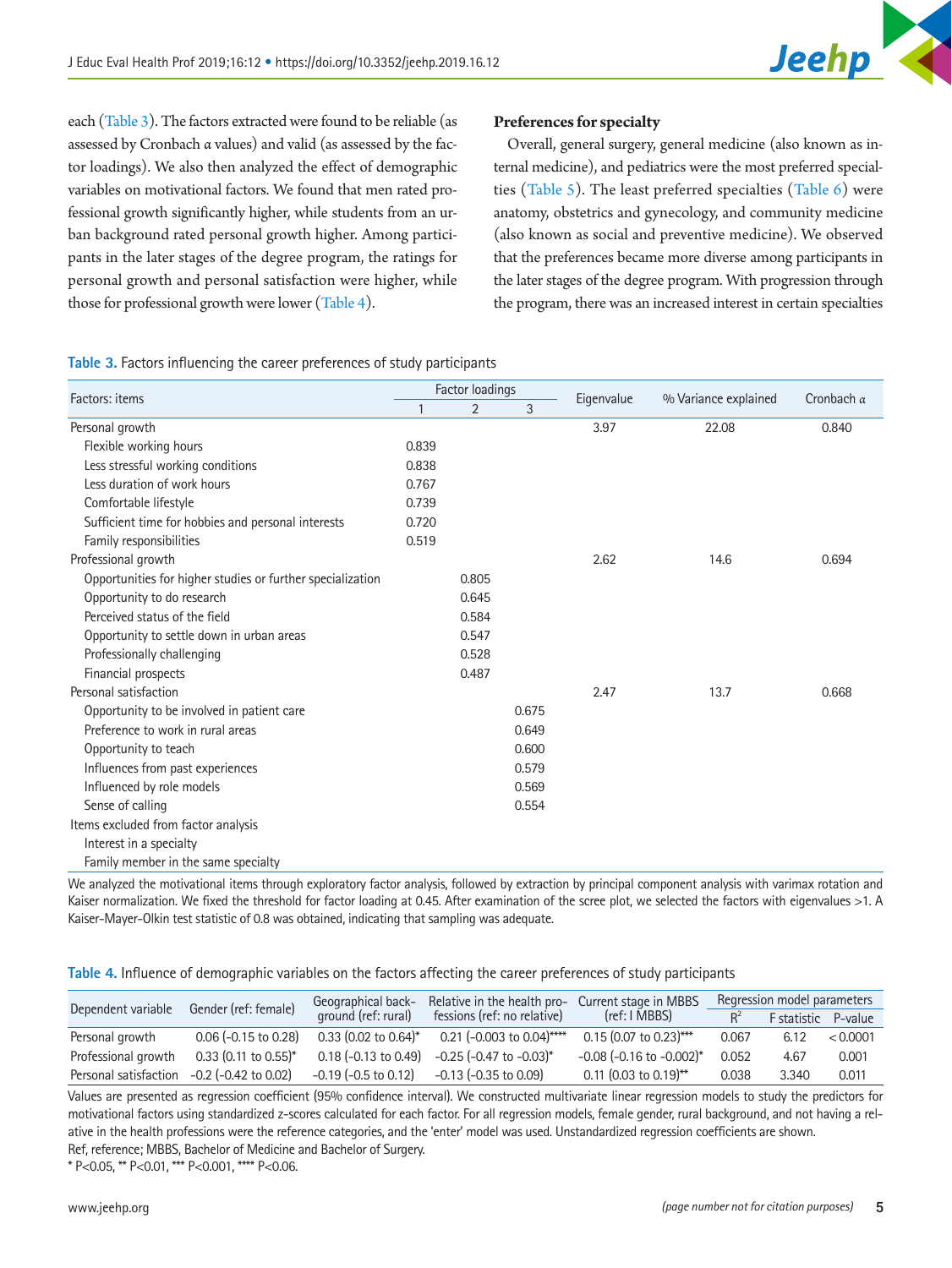

<span id="page-5-0"></span>

| Table 5. Frequencies of 'most likely' choices as indicated by the participants |  |  |  |
|--------------------------------------------------------------------------------|--|--|--|
|                                                                                |  |  |  |

| Specialty                            | Total      | <b>I MBBS</b> | <b>II MBBS</b> | <b>III MBBS</b> | <b>IV MBBS</b> | Interns                  |
|--------------------------------------|------------|---------------|----------------|-----------------|----------------|--------------------------|
| Anatomy                              | 9(0.8)     | 2(0.7)        | 1(0.4)         | 4(1.9)          | 1(0.4)         | 1(0.9)                   |
| Anesthesia                           | 26(2.4)    | 9(3.2)        | 4(1.7)         | 1(0.5)          | 12(5.0)        |                          |
| Biochemistry                         | 4(0.4)     | 3(1.1)        | 1(0.4)         | $\bar{a}$       |                |                          |
| Community medicine                   | 28(2.6)    | 7(2.5)        | 8(3.4)         | 4(1.9)          | 4(1.7)         | 5(4.5)                   |
| Dermatology                          | 20(1.9)    | 5(1.8)        | 3(1.3)         | 4(1.9)          | 7(2.9)         | 1(0.9)                   |
| Emergency medicine                   | 49 (4.5)   | 11(3.9)       | 12(5.1)        | 8(3.9)          | 14(5.8)        | 4(3.6)                   |
| Family medicine                      | 26(2.4)    | 2(0.7)        | 3(1.3)         | 7(3.4)          | 9(3.8)         | 5(4.5)                   |
| Forensic medicine                    | 18(1.7)    | 13(4.6)       | 3(1.3)         | 1(0.5)          |                | 1(0.9)                   |
| General medicine                     | 200 (18.5) | 33 (11.6)     | 64(27.1)       | 31 (15.0)       | 50(20.8)       | 22 (19.8)                |
| General surgery                      | 203 (18.8) | 58 (20.4)     | 48 (20.3)      | 43 (20.8)       | 39 (16.2)      | 15 (13.5)                |
| Geriatric medicine                   | 8(0.7)     |               | 3(1.3)         | 1(0.5)          | 2(0.8)         | 2(1.8)                   |
| Microbiology                         | 4(0.4)     | 2(0.7)        |                | 1(0.5)          |                | 1(0.9)                   |
| Nuclear medicine                     | 12(1.1)    | 7(2.5)        | 3(1.3)         | 1(0.5)          |                | 1(0.9)                   |
| Obstetrics and gynecology            | 61(5.7)    | 20(7.0)       | 11(4.7)        | 10(4.8)         | 14(5.8)        | 6(5.4)                   |
| Ophthalmology                        | 2.4(26)    | 9(3.2)        | 6(2.5)         | 5(2.4)          | 5(2.1)         | 3(2.7)                   |
| Orthopedics                          | 52 (4.8)   | 13(4.6)       | 24 (10.2)      | 14(6.8)         | 13(5.4)        | 6(5.4)                   |
| Otorhinolaryngology                  | 27(2.5)    | 10(3.5)       | 2(0.8)         | 2(1.0)          | 10(4.2)        | 3(2.7)                   |
| Pathology                            | 12(1.1)    | 2(0.7)        |                | 4(1.9)          | 1(0.4)         | 5(4.5)                   |
| Pediatrics                           | 129 (12.0) | 38 (13.3)     | 24 (10.2)      | 39 (18.8)       | 15(6.2)        | 13 (11.7)                |
| Pharmacology                         | 6(0.6)     | 3(1.1)        | 1(0.4)         |                 | 2(0.8)         |                          |
| Physical medicine and rehabilitation | 13(1.2)    | 5(1.8)        | 4(1.7)         | 2(1.0)          | 1(0.4)         | 1(0.9)                   |
| Physiology                           | 9(0.8)     | 2(0.7)        | 2(0.8)         | 2(1.0)          | 2(0.8)         | 2(1.8)                   |
| Psychiatry                           | 42(3.9)    | 16(5.6)       | 9(3.8)         | 9(4.3)          | 7(2.9)         | 1(0.9)                   |
| Radiodiagnosis                       | 40(3.7)    | 1(0.4)        | 4(1.7)         | 9(4.3)          | 17(7.1)        | 9(8.1)                   |
| Radiotherapy                         | 19(1.8)    | 9(3.2)        | 3(1.3)         | 2(1.0)          | 5(2.1)         | $\overline{\phantom{a}}$ |
| Respiratory medicine                 | 10(0.9)    | 1(0.4)        | 4(1.7)         | 1(0.5)          | 4(1.7)         |                          |
| Transfusion medicine                 | 3(0.3)     |               |                | 2(1.0)          | 1(0.4)         |                          |
| Not sure                             | 7(0.6)     | 1(0.4)        | 1(0.4)         | 1(0.5)          | 2(0.8)         | 2(1.8)                   |
| Total                                | 1063       | 285           | 236            | 207             | 240            | 109                      |

Values are presented as number (%). Each participant indicated 3 choices as most likely. The cumulative frequencies are shown in the table. Question: item 8-(1): The broad medical specialty degrees (MD, MS, DNB) that a doctor can choose after MBBS are listed. Indicate 3 specialties you would most likely choose.

MBBS, Bachelor of Medicine and Bachelor of Surgery; MD, Doctor of Medicine; MS, Master of Surgery; DNB, Diplomate in National Board.

(pathology, radiodiagnosis [also known as radiology], forensic medicine, and psychiatry) and for a few others, there was a decline (general surgery, general medicine, pediatrics, pharmacology, physical medicine and rehabilitation [also known as rehabilitation medicine]).

## **Influence of variables on preferences for specialty**

The specialty preferences showed significant gender bias. Men preferred general surgery and orthopedics, while women preferred pediatrics and obstetrics and gynecology [\(Table 7](#page-7-0)). Preferences for pathology and radiodiagnosis increased among participants in the later stages of the degree program, while there was a decrease in preferences for psychiatry and forensic medicine. Participants with a family member in the health professions preferred general medicine and were less likely to prefer forensic medicine. Participants from an urban background were less likely to prefer anesthesia and otorhinolaryngology. We also observed that the ratings of motivational factors had significant influences on specialty preferences [\(Table 7\)](#page-7-0). Of note, higher ratings for personal growth were associated with a lower preference for general surgery and general medicine. In contrast, higher ratings for professional growth were associated with a greater preference for general medicine and a lower preference for family medicine and community medicine. Ratings for personal satisfaction predicted a greater preference for community medicine, pediatrics, and obstetrics and gynecology.

## **Discussion**

In this study, we analyzed the preferences of medical students and interns for career specialties and the motivational factors influencing them. Furthermore, we studied differences in prefer-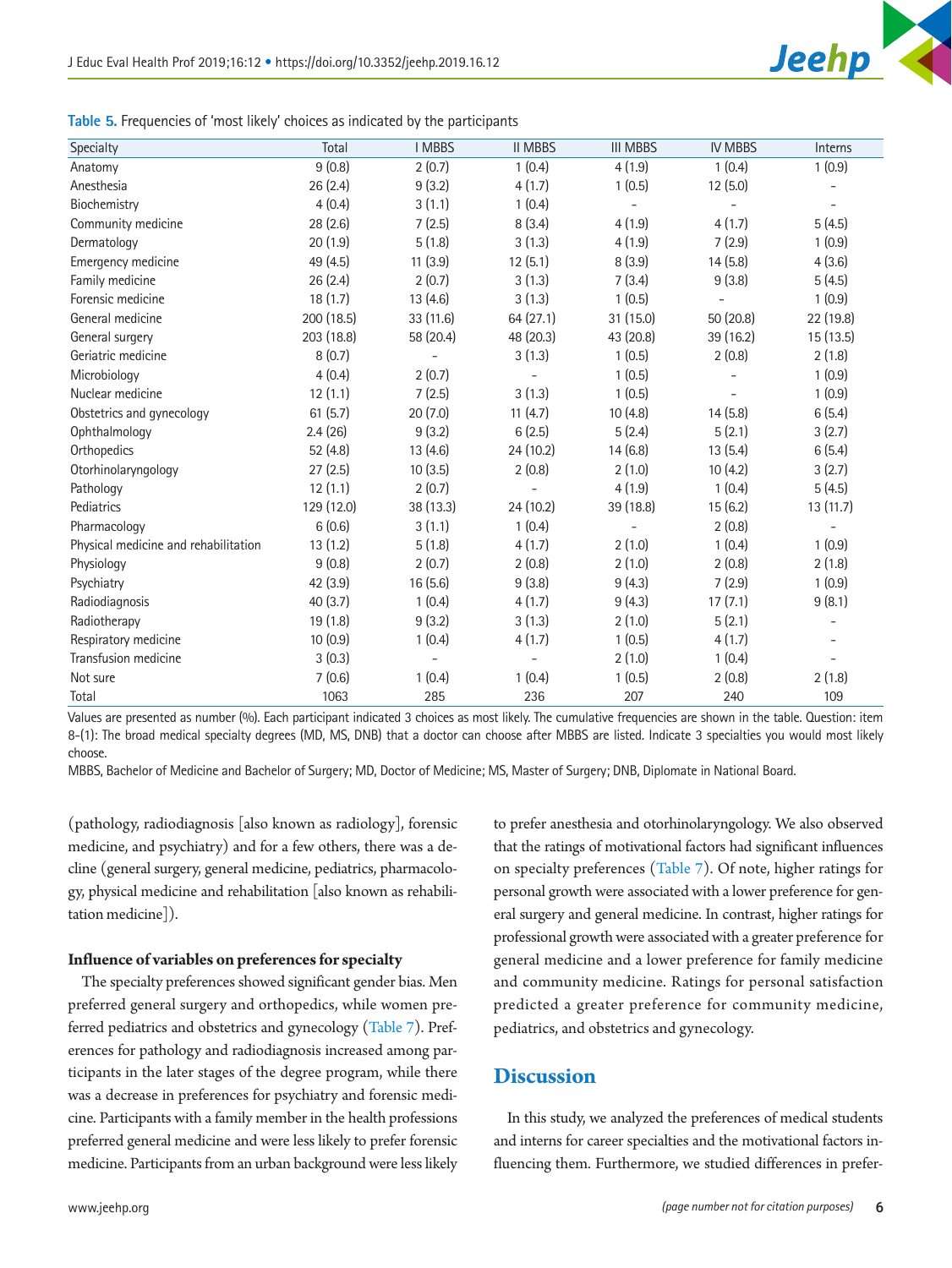

<span id="page-6-0"></span>

| Table 6. Frequencies of 'least likely' choices as indicated by the participants |  |  |  |  |  |
|---------------------------------------------------------------------------------|--|--|--|--|--|
|                                                                                 |  |  |  |  |  |

| Specialty                            | Total    | <b>I MBBS</b> | <b>II MBBS</b> | <b>III MBBS</b>          | <b>IV MBBS</b> | Interns   |
|--------------------------------------|----------|---------------|----------------|--------------------------|----------------|-----------|
| Anatomy                              | 96 (8.9) | 29 (10.2)     | 21(8.9)        | 18(8.7)                  | 16(6.7)        | 12 (10.8) |
| Anesthesia                           | 28(2.6)  | 13(4.6)       | 3(1.3)         | 6(2.9)                   | 2(0.8)         | 4(3.6)    |
| Biochemistry                         | 65 (6.0) | 24(8.4)       | 10(4.2)        | 15(7.2)                  | 9(3.8)         | 7(6.3)    |
| Community medicine                   | 81(7.5)  | 5(1.9)        | 25 (10.6)      | 15(11.1)                 | 22(9.2)        | 6(5.4)    |
| Dermatology                          | 48 (4.4) | 15(5.3)       | 4(1.7)         | 17(8.2)                  | 8(3.3)         | 4(3.6)    |
| Emergency medicine                   | 8(0.7)   | 2(0.7)        | 2(0.8)         |                          | 2(0.8)         | 2(1.8)    |
| Family medicine                      | 19 (1.8) | 4(1.4)        | 7(3.0)         | 3(1.4)                   | 3(1.2)         | 2(1.8)    |
| Forensic medicine                    | 55(5.1)  | 4(1.4)        | 11(4.7)        | 16(7.7)                  | 15(6.2)        | 9(8.1)    |
| General medicine                     | 16(1.5)  | 1(0.4)        | 2(0.8)         | 3(1.4)                   | 5(2.1)         | 5(4.5)    |
| General surgery                      | 24(2.2)  | 3(1.1)        | 14(1.7)        | 3(1.4)                   | 8(3.3)         | 6(5.4)    |
| Geriatric medicine                   | 17(1.6)  | 3(1.1)        | 5(2.1)         | 4(1.9)                   | 3(1.2)         | 2(1.8)    |
| Microbiology                         | 53 (4.9) | 9(3.2)        | 21(8.9)        | 4(1.9)                   | 15(6.2)        | 4(3.6)    |
| Nuclear medicine                     | 24(2.2)  | 11(3.9)       | 3(1.3)         | 3(1.4)                   | 5(2.1)         | 2(1.8)    |
| Obstetrics and gynecology            | 85 (7.9) | 20(7.0)       | 15(6.4)        | 14(6.8)                  | 24 (10.0)      | 12 (10.8) |
| Ophthalmology                        | 24(2.2)  | 6(2.1)        | 7(3.0)         | 4(1.9)                   | 4(1.7)         | 3(2.7)    |
| Orthopedics                          | 37(3.4)  | 7(2.5)        | 3(1.3)         | 9(4.3)                   | 13(5.4)        | 5(4.5)    |
| Otorhinolaryngology                  | 18(1.7)  | 2(2.8)        | 1(0.4)         | 2(1.0)                   | 5(2.1)         | 2(1.8)    |
| Pathology                            | 44(4.1)  | 12(4.2)       | 17(7.2)        | 6(2.9)                   | 9(3.8)         |           |
| Pediatrics                           | 21(1.9)  | 5(1.8)        | 2(0.8)         | 4(1.9)                   | 8(3.3)         | 2(1.8)    |
| Pharmacology                         | 70 (6.5) | 15(5.3)       | 18 (7.6)       | 15(7.2)                  | 20(8.3)        | 2(1.8)    |
| Physical medicine and rehabilitation | 29(2.7)  | 10(3.5)       | 7(3.0)         | 6(2.9)                   | 4(1.7)         | 2(1.8)    |
| Physiology                           | 23(2.1)  | 9(3.2)        | 6(2.6)         | 7(3.4)                   |                | 1(0.9)    |
| Psychiatry                           | 46 (4.3) | 11(3.9)       | 8(3.4)         | 12(5.8)                  | 11(4.6)        | 4(3.6)    |
| Radiodiagnosis                       | 15(1.4)  | 3(1.1)        | 7(3.0)         | 3(1.4)                   | 2(0.8)         |           |
| Radiotherapy                         | 21(1.9)  | 9(3.2)        | 5(2.1)         | $\overline{\phantom{0}}$ |                | 7(6.3)    |
| Respiratory medicine                 | 5(0.5)   | 4(1.4)        |                | 1(0.5)                   |                |           |
| Transfusion medicine                 | 15(1.4)  | 8(2.8)        | 4(1.7)         | 3(1.4)                   |                |           |
| Not sure                             |          |               |                |                          |                |           |
| Total                                | 987      | 250           | 218            | 201                      | 213            | 105       |

Values are presented as number (%). Each participant indicated three choices as least likely. The cumulative frequencies are shown in the table. Question: item 8-(2): The broad medical specialty degrees (MD, MS, DNB) that a doctor can choose after MBBS are listed below. Indicate three specialties you would least likely choose

MBBS, Bachelor of Medicine and Bachelor of Surgery; MD, Doctor of Medicine; MS, Master of Surgery; DNB, Diplomate in National Board.

ences among participants at different stages of the degree program. We noted that most students in our study indicated a preference to pursue a residency program in the future, similar to earlier reports from India  $[3-5]$  $[3-5]$ . Additionally, the proportion of students in our study who indicated a preference for pursuing their postgraduate training in India or other countries was similar to those reported in other studies  $[3,4]$  $[3,4]$  $[3,4]$ . Of note, the preferred specialties in our study (general surgery, general medicine, pediatrics, obstetrics and gynecology, and orthopedics) agree with earlier reports from India and elsewhere [\[3](#page-9-2)[-5](#page-9-4)[,7](#page-9-7)]. We also observed that participants in the later stages of the degree program differed in their preferences and motivational factors. Other investigators have also made similar observations [\[8\]](#page-9-8), suggesting that experiences during the degree program play a significant role in modifying motivational factors.

Although the preferences diversified in the later stages of the degree program, we found that students strongly preferred a select few specialties over others; furthermore, 37.5% of students were unaware of the other options available. The influence of gender on specialty preferences [[3](#page-9-2)[-5](#page-9-4)[,9](#page-9-9)] and motivational factors [\[10,](#page-9-10)[11](#page-9-11)] also matched the reports available in the literature. However, there was significant gender bias in the choices. These facts highlight the importance of considering a structured career orientation program in the curriculum. Such a program may increase students' awareness of the scope and realities, while simultaneously clarifying students' preferences about various specialties and helping the students to make an informed choice that suits their interests and abilities. Our findings also provide useful information about the specialties that are less preferred by students. Such specialties may need to intensify measures to kindle stu-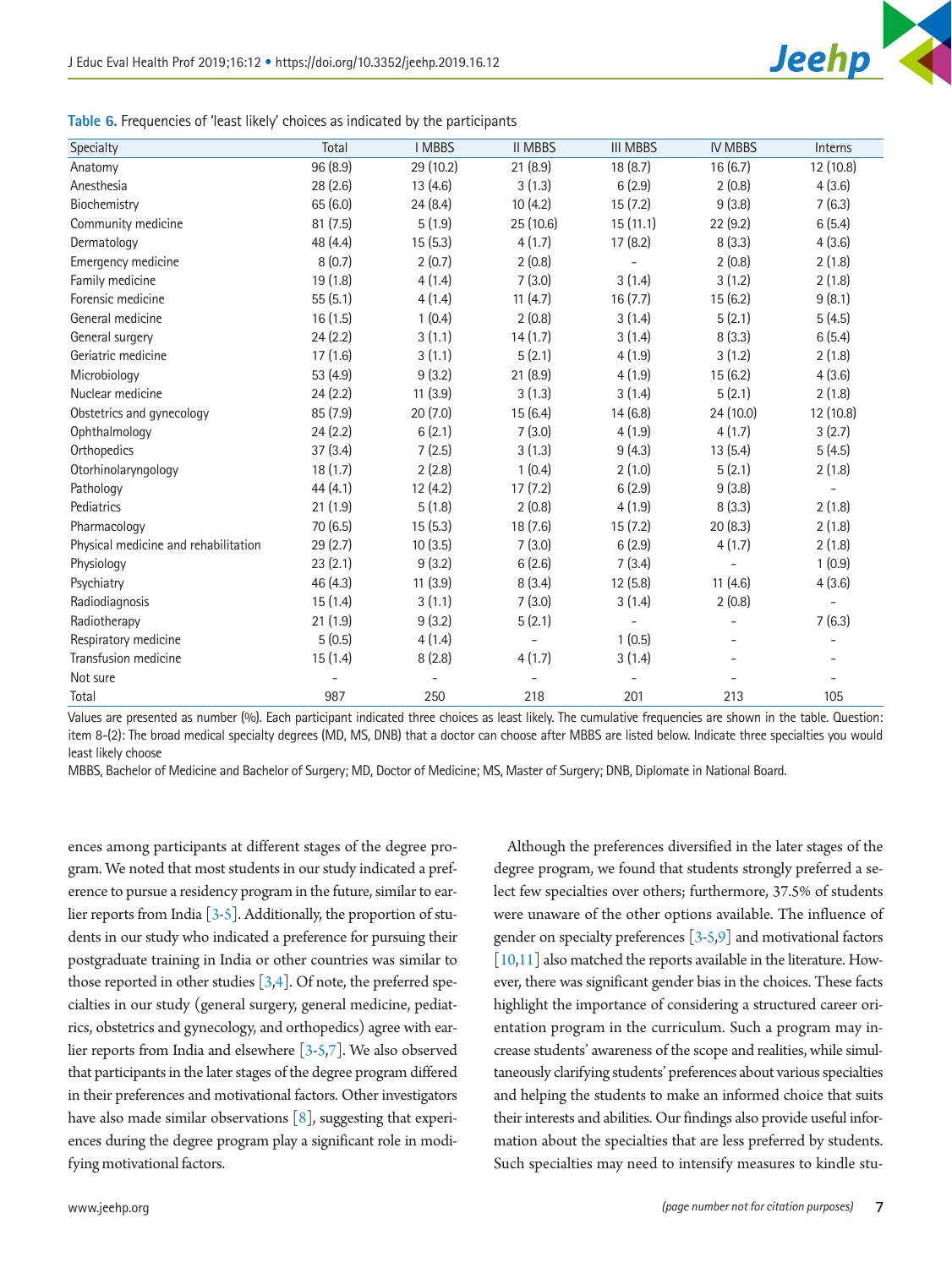<span id="page-7-0"></span>

|   | Ï<br>j                               |
|---|--------------------------------------|
|   |                                      |
|   |                                      |
|   |                                      |
|   |                                      |
|   |                                      |
|   |                                      |
|   |                                      |
|   | $2 + + - 2$<br>うりり                   |
|   |                                      |
|   |                                      |
|   |                                      |
|   |                                      |
|   |                                      |
|   |                                      |
|   |                                      |
|   | ia dia 1217.1<br>                    |
|   |                                      |
|   |                                      |
|   |                                      |
|   |                                      |
|   |                                      |
|   |                                      |
|   |                                      |
|   |                                      |
|   | <br> <br> <br> <br>                  |
|   | i<br>Sun<br>C<br>)<br>2)<br>2)<br>2) |
|   |                                      |
|   |                                      |
|   |                                      |
|   |                                      |
|   |                                      |
|   | $\frac{1}{2}$<br>]<br>]              |
|   | $\vdots$                             |
|   |                                      |
|   |                                      |
|   |                                      |
|   |                                      |
|   |                                      |
|   |                                      |
|   | d motivation;                        |
|   |                                      |
|   |                                      |
|   | ں<br>Sallu<br>s<br>S<br>S<br>S       |
|   |                                      |
|   |                                      |
|   |                                      |
|   |                                      |
|   |                                      |
|   |                                      |
|   |                                      |
|   | s<br>C                               |
|   |                                      |
|   | ١                                    |
|   |                                      |
|   |                                      |
|   |                                      |
|   | $\frac{1}{2}$                        |
|   |                                      |
|   |                                      |
|   | $25.0000 + 25.00$                    |
|   |                                      |
|   |                                      |
|   |                                      |
|   |                                      |
| i |                                      |
|   |                                      |
|   | 7. Influer                           |

|                                                                                                                                                                                                                                                                                                                                                                                                                                                                                                                                                                                                                                         |                         |                              |                                       | Logistic regression models for most likely choice (vs. least likely choice)                                                                |                           |                                      |                                      |
|-----------------------------------------------------------------------------------------------------------------------------------------------------------------------------------------------------------------------------------------------------------------------------------------------------------------------------------------------------------------------------------------------------------------------------------------------------------------------------------------------------------------------------------------------------------------------------------------------------------------------------------------|-------------------------|------------------------------|---------------------------------------|--------------------------------------------------------------------------------------------------------------------------------------------|---------------------------|--------------------------------------|--------------------------------------|
| Specialty                                                                                                                                                                                                                                                                                                                                                                                                                                                                                                                                                                                                                               | Gender                  | Geographical back-<br>ground | Relative in the health<br>professions | Current stage in MBBS                                                                                                                      | Personal growth           | Professional growth                  | Personal satisfaction                |
| Anatomy                                                                                                                                                                                                                                                                                                                                                                                                                                                                                                                                                                                                                                 | $0.63(0.11 - 3.53)$     | $0.68(0.07 - 6.97)$          | $0.713(0.15 - 3.37)$                  | $0.86(0.47 - 1.6)$                                                                                                                         | 1.27 (0.56-2.85)          | $0.74(0.33 - 1.66)$                  | $0.57(0.57 - 2.73)$                  |
| Anesthesia                                                                                                                                                                                                                                                                                                                                                                                                                                                                                                                                                                                                                              | $1.72(0.43 - 6.92)$     | $-0.8$<br>$0.19*0.05$        | $1.35(0.25 - 7.27)$                   | 1.38 (0.84-2.28)                                                                                                                           | $1.65(0.84 - 3.23)$       | $0.5(0.22 - 1.14)$                   | $0.38*(0.17-0.88)$                   |
| Biochemistry                                                                                                                                                                                                                                                                                                                                                                                                                                                                                                                                                                                                                            | $12.34(0.6 - 275.5)$    | ă                            | 0.826 (0.05-14.14)                    | 0.206 (0.03-1.36)                                                                                                                          | 1.04 (0.36-3.02)          | $0.93(0.13 - 6.69)$                  | $2.95(0.59 - 14.54)$                 |
| Community medicine                                                                                                                                                                                                                                                                                                                                                                                                                                                                                                                                                                                                                      | $1.99(0.61 - 6.5)$      | $-15.34$<br>2.37 (0.37)      | $2.52(0.75 - 8.42)$                   | $0.62(0.34 - 1.11)$                                                                                                                        | $0.62(0.33 - 1.19)$       | $0.39$ <sup>**</sup> $(0.19 - 0.69)$ | $2.66*$ (1.26-5.65)                  |
| Dermatology                                                                                                                                                                                                                                                                                                                                                                                                                                                                                                                                                                                                                             | $0.17$ $(0.03 - 0.92)$  | $-2.07$<br>0.20 (0.02        | $1.06(0.25 - 4.56)$                   | $1.06(0.6 - 1.87)$                                                                                                                         | $2.23*(1.15-4.59)$        | $0.79(0.4 - 1.54)$                   | $0.56(0.3 - 1.07)$                   |
| Emergency medicine                                                                                                                                                                                                                                                                                                                                                                                                                                                                                                                                                                                                                      | $0.38(0.5 - 2.65)$      | ă                            | $1.3(0.18 - 9.57)$                    | $1.15(0.62 - 2.1)$                                                                                                                         | $0.54(0.22 - 1.3)$        | $4.54*$ $(1.13-18.32)$               | $0.65(0.23 - 1.84)$                  |
| Family medicine                                                                                                                                                                                                                                                                                                                                                                                                                                                                                                                                                                                                                         | $0.09(0.08 - 1.24)$     | $0.27(0.14 - 5.3)$           | $1.7(0.12 - 26.41)$                   | 1.37 (0.49-3.79)                                                                                                                           | $0.42(0.12 - 1.45)$       | $0.24*(0.06 - 0.87)$                 | $1.88(0.57 - 6.19)$                  |
| Forensic medicine                                                                                                                                                                                                                                                                                                                                                                                                                                                                                                                                                                                                                       | $1.59(0.3 - 8.5)$       | $-45.8$<br>2.11 (0.09        | $0.142*(0.02 - 0.9)$                  | $0.24$ <sup>**</sup> $(0.10 - 0.56)$                                                                                                       | $0.89(0.36 - 2.2)$        | $0.8(0.34 - 1.88)$                   | $1.9(0.64 - 5.62)$                   |
| General medicine                                                                                                                                                                                                                                                                                                                                                                                                                                                                                                                                                                                                                        | 2.5 (0.6-10.49)         | $-10.5$<br>1.67 (0.27        | $3.68$ $(1.12 - 12.03)$               | $0.79(0.46 - 1.33)$                                                                                                                        | $0.54***$ $(0.29-1.01)$   | $2.01*$ $(1.11-3.63)$                | $0.98(0.54 - 1.77)$                  |
| General surgery                                                                                                                                                                                                                                                                                                                                                                                                                                                                                                                                                                                                                         | $5.08*(1.3-19.77)$      | $-6.81$<br>1.69 (0.42        | $1.48(0.53 - 4.14)$                   | $0.69(0.46 - 1.03)$                                                                                                                        | $0.33***$ $(0.18 - 0.62)$ | $1.54(0.92 - 2.56)$                  | $1.24(0.75 - 2.05)$                  |
| Geriatric medicine                                                                                                                                                                                                                                                                                                                                                                                                                                                                                                                                                                                                                      | ž                       | ž                            | Ψ                                     | 岂                                                                                                                                          | Ψ                         | 쁮                                    | y                                    |
| Microbiology                                                                                                                                                                                                                                                                                                                                                                                                                                                                                                                                                                                                                            | 岂                       | ă                            | 岂                                     | $0.85(0.26 - 2.84)$                                                                                                                        | 2.86 (0.5-16.27)          | $1.51(0.16 - 14.67)$                 | $0.48(0.13 - 1.86)$                  |
| Nuclear medicine                                                                                                                                                                                                                                                                                                                                                                                                                                                                                                                                                                                                                        | $0.97(0.10 - 9.4)$      | $1.38(0.15 - 12.88)$         | $1.56(0.22 - 10.87)$                  | $0.91(0.33 - 2.54)$                                                                                                                        | $1.09(0.35 - 3.45)$       | $7.48$ $(1.08 - 51.41)$              | $0.41(0.12 - 1.35)$                  |
| Obstetrics and gynecology                                                                                                                                                                                                                                                                                                                                                                                                                                                                                                                                                                                                               | $0.12***$ $(0.04-0.36)$ | $0.49(0.14 - 1.64)$          | $0.78(0.36 - 1.72)$                   | $0.75(0.55 - 1.02)$                                                                                                                        | $0.87(0.59 - 1.26)$       | $0.79(0.53 - 1.17)$                  | $1.8$ <sup>**</sup> $(1.17 - 2.79)$  |
| Ophthalmology                                                                                                                                                                                                                                                                                                                                                                                                                                                                                                                                                                                                                           | $0.68(0.14-3.3)$        | $1.99(0.27 - 14.45)$         | $2.36(0.62 - 8.97)$                   | 1.03 (0.68-1.66)                                                                                                                           | $1.44(0.71-2.9)$          | $0.99(0.48 - 2.03)$                  | $0.7(0.29 - 1.69)$                   |
| Orthopedics                                                                                                                                                                                                                                                                                                                                                                                                                                                                                                                                                                                                                             | 21.09 *** (5.38-82.72)  | $0.992(0.19 - 4.97)$         | $0.54(0.17 - 1.72)$                   | $0.86(0.56 - 1.33)$                                                                                                                        | $0.67(0.36 - 1.25)$       | $1.46(0.81 - 2.65)$                  | $1.21(0.69 - 2.12)$                  |
| Otorhinolaryngology                                                                                                                                                                                                                                                                                                                                                                                                                                                                                                                                                                                                                     | 2.16 (0.34-13.77)       | $0.042*$ $(0.002-0.71)$      | $2.39(0.41 - 13.81)$                  | $1.4(0.73 - 2.68)$                                                                                                                         | 2.94* (1.05-8.22)         | $1.02(0.47 - 2.18)$                  | $0.74(0.32 - 1.69)$                  |
| Pathology                                                                                                                                                                                                                                                                                                                                                                                                                                                                                                                                                                                                                               | 2.78 (0.36-21.23)       | $1.94(0.15 - 24.71)$         | $0.09(0.007 - 1.18)$                  | $3.14*(1.23 - 8.01)$                                                                                                                       | $4.01*$ $(1.23-13.08)$    | $0.55(0.16 - 1.99)$                  | $0.16*(0.03 - 0.82)$                 |
| Pediatrics                                                                                                                                                                                                                                                                                                                                                                                                                                                                                                                                                                                                                              | $0.24$ $(0.08 - 0.68)$  | $0.71(0.23 - 2.22)$          | $0.79(0.17 - 3.77)$                   | $0.69(0.45 - 1.05)$                                                                                                                        | $1.43(0.79 - 2.59)$       | $0.85(0.51 - 1.42)$                  | $2.1$ * $(1.18 - 3.74)$              |
| Pharmacology                                                                                                                                                                                                                                                                                                                                                                                                                                                                                                                                                                                                                            | $3.94(0.32 - 48.9)$     | Ξ                            | $0.18(0.009 - 3.72)$                  | $0.35***$ (0.12-1.01)                                                                                                                      | $6.46$ (1.38-38.21)       | $0.63$ $(0.15 - 2.66)$               | $1.0(0.24 - 4.29)$                   |
| Physical medicine and re-<br>habilitation                                                                                                                                                                                                                                                                                                                                                                                                                                                                                                                                                                                               | $0.04(0 - 2.86)$        | 0.21 (0.004-10.57)           | 4.54 (0.41-50.9)                      | $0.56(0.19 - 1.69)$                                                                                                                        | $1.74(0.44 - 6.84)$       | $0.21*$ (0.06-0.79)                  | $6.22(0.86 - 45.01)$                 |
| Physiology                                                                                                                                                                                                                                                                                                                                                                                                                                                                                                                                                                                                                              | 13.11 (0.7-258.2)       | 岂                            | 0.81 (0.04-16.92)                     | 2.87 (0.94-8.82)                                                                                                                           | $0.86(0.2 - 3.66)$        | $0.45(0.12 - 1.65)$                  | $0.27$ $(0.07 - 1.14)$               |
| Psychiatry                                                                                                                                                                                                                                                                                                                                                                                                                                                                                                                                                                                                                              | $0.77$ $(0.27 - 2.16)$  | $-12.36$<br>2.66 (0.57       | $0.61(0.19 - 1.9)$                    | $0.65*(0.43 - 0.98)$                                                                                                                       | 1.21 (0.72-2.06)          | $0.68$ $(0.41 - 1.13)$               | $0.45$ <sup>**</sup> $(0.26 - 0.78)$ |
| Radiodiagnosis                                                                                                                                                                                                                                                                                                                                                                                                                                                                                                                                                                                                                          | $1.32(0.14 - 12.1)$     | $-65.94$<br>3.05(0.14)       | 2.37 $(0.29 - 19.6)$                  | $4.89'''$ $(1.6 - 15.34)$                                                                                                                  | 2.38 (0.82-6.95)          | $5.3*$ (1.39-20.23)                  | $0.69(0.17 - 2.72)$                  |
| Radiotherapy                                                                                                                                                                                                                                                                                                                                                                                                                                                                                                                                                                                                                            | 0.31 (0.06-1.68)        | $-9.19$<br>1.37 (0.21        | 2.99 (0.52-17.27)                     | $0.84(0.49 - 1.44)$                                                                                                                        | $0.96(0.37 - 2.48)$       | $1.92(0.75 - 4.94)$                  | $0.8(0.41 - 1.59)$                   |
| Respiratory medicine                                                                                                                                                                                                                                                                                                                                                                                                                                                                                                                                                                                                                    | 岂                       | 岂                            | 岂                                     | У                                                                                                                                          | 岂                         | 岂                                    | 쁮                                    |
| Transfusion medicine                                                                                                                                                                                                                                                                                                                                                                                                                                                                                                                                                                                                                    | 岂                       | 岂                            | 岂                                     | 岂                                                                                                                                          | 岂                         | $\overline{z}$                       | 岂                                    |
| having a relative in the health professions were the reference categories, and the 'enter' model was used. For each motivational factor, standardized z-scores were calculated and used in the regression<br>Values are presented as odds ratio (95% confidence interval). We constructed multivariate logistic regression models to study the predictors of specialty, with preference as a dichotomous outcome (partic-<br>MBBS, Bachelor of Medicine and Bachelor of Surgery; NE, not estimated<br>pants who indicated the specialty in their most likely choices vs.<br>* P<0.05, ** P<0.01, *** P<0.001, **** P<0.06.<br>analysis. |                         |                              |                                       | participants who indicated the specialty in the least likely choices). For all regression models, female gender, rural background, and not |                           |                                      |                                      |
|                                                                                                                                                                                                                                                                                                                                                                                                                                                                                                                                                                                                                                         |                         |                              |                                       |                                                                                                                                            |                           |                                      |                                      |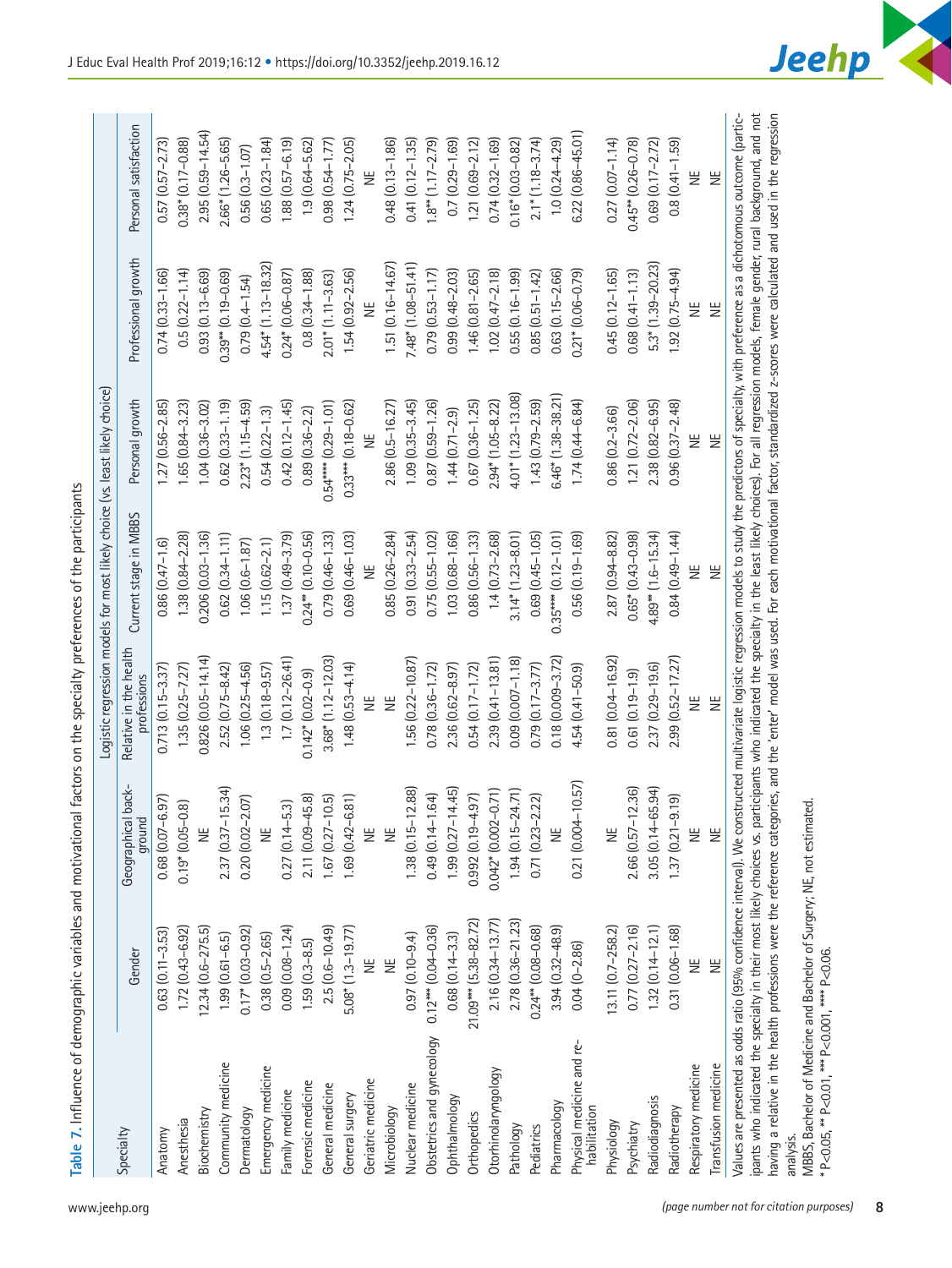**Jeehp** 

dents' interest and attract talent. Meanwhile, specialties with strong gender gendered-preferences may need to take measures to allay misconceptions, because doing so will help to ensure gender diversity and inclusivity in the workplace. While the gender-specific preferences in our study agree with the patterns observed elsewhere, our findings are contradictory to a few observations of specialty preferences being similar between men and women [\[12](#page-9-12)[,13\]](#page-9-13) and findings suggesting that the gender differences may no longer persist after graduation [[14](#page-9-14)[,15\]](#page-9-15). Further studies are required to investigate the persistence of gender-specific preferences beyond graduation in students.

We also noted that 82 students (25.0%) indicated that they would be willing to work in rural areas if given an opportunity [\(Table 2\)](#page-3-1). However, interest in working in rural areas also showed a declining trend with progression through the course (odds ratio [OR], 0.569; 95% confidence interval [CI], 0.301–1.074). Hence, there is also a need for curricular interventions to sustain students' interest in working in rural areas. Furthermore, participants motivated by personal satisfaction were more likely to prefer working in rural areas (OR, 18.01; 95% CI, 4.5–72.01; P < 0.001). Hence, identifying these individuals during the admission process or the degree program may help to increase the number of doctors entering service in rural areas.

Our findings also show that 233 respondents (63.5%) had a relative in the health professions. Interestingly, the motivational patterns and preferences of those students were different from those of students who did not have a relative in the health professions, and they were also less likely to prefer rural service. The influence of the presence of a family member in the health professions on motivational factors needs to be studied further. In addition, the finding that most of our study participants were from an urban background is another statistic that needs to be considered seriously from a policy perspective. More measures need to be implemented to ensure increased representation of students from a rural background.

#### **Strengths and limitations**

A strength of our study is the inclusion of interns and students at each stage of the medical degree program. We also used a questionnaire designed and standardized to the local setting, and reliability testing showed high internal consistency. Limitations of the study include its cross-sectional design and the fact that it only analyzed students' preferences during the undergraduate medical program, but not their actual choices. Whether the participants would persist with their indicated choice and commit to it in the future was not studied. Furthermore, 20% of potential respondents (including 38.3% of the interns) did not participate

in the survey. These limitations need to be borne in mind while interpreting the findings of our study.

#### **Future directions**

A robust longitudinal study is required to study intra-individual variations in preferences and the persistence of choices among students. Following up the students until they make a final choice may also help to answer the question of whether the factors analyzed in this study can predict the actual choice of specialty. We are currently following up a student cohort (MBBS entering class of 2016) to study these aspects.

This study provides insights into the career preferences of Indian medical students and interns and the underlying motivational factors. The findings from this study suggest the need for a structured career-orientation program at the institutional level that would guide the students in making their career choices. We also found differences in these variables due to participants' characteristics. The findings of our study also suggest a topic for debate: should admission to medical schools be purely meritocratic (as is the current practice) or are other background variables (such as gender, geographical background, and whether a prospective student has a relative in the health professions) essential too?

## **ORCID**

Ruban Anand: [https://orcid.org/0000-0002-0588-076X;](https://orcid.org/0000-0002-0588-076X) Prakash Somi Sankaran:<https://orcid.org/0000-0003-0538-1001>

## **Authors' contributions**

Conceptualization: RA, PSS. Data curation: RA, PSS. Formal analysis: RA, PSS. Funding acquisition: PSS. Methodology: RA, PSS. Project administration: PSS. Visualization: RA. Writing– original draft: RA, PSS. Writing–review & editing: RA, PSS.

## **Conflict of interest**

No potential conflict of interest relevant to this article was reported.

## **Funding**

The study was funded by an intramural grant from Christian Medical College, Vellore (Fluid Research Grant; Ref: IRB Min No. 9630 [OBSERVE] dated September 23, 2015).

## **Acknowledgments**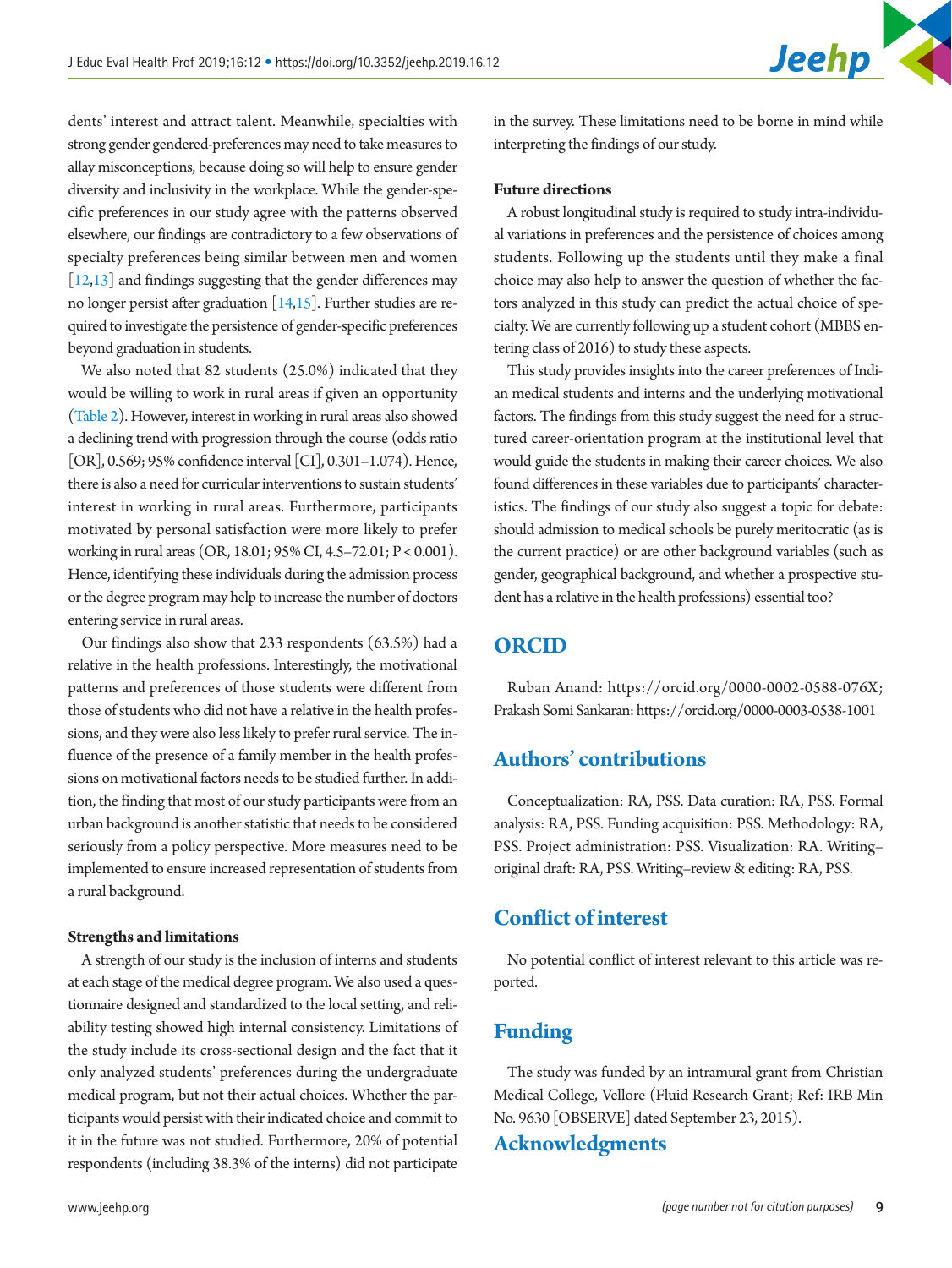None.

## <span id="page-9-6"></span>**Supplementary material**

Supplement 1. Data files are available from https://doi. org/10.7910/DVN/5DN39N

Supplement 2. Audio recording of the abstract.

## **References**

- <span id="page-9-0"></span>1. [Vo A, McLean L, McInnes MD. Medical specialty preferences](https://doi.org/10.5116/ijme.59f4.3c15)  [in early medical school training in Canada. Int J Med Educ](https://doi.org/10.5116/ijme.59f4.3c15) [2017;8:400-407. https://doi.org/10.5116/ijme.59f4.3c15](https://doi.org/10.5116/ijme.59f4.3c15)
- <span id="page-9-1"></span>2. [Querido SJ, Vergouw D, Wigersma L, Batenburg RS, De Rond](https://doi.org/10.3109/0142159X.2015.1074990)  [ME, Ten Cate OT. Dynamics of career choice among students](https://doi.org/10.3109/0142159X.2015.1074990)  [in undergraduate medical courses: a BEME systematic review:](https://doi.org/10.3109/0142159X.2015.1074990)  [BEME guide no. 33. Med Teach 2016;38:18-29. https://doi.or](https://doi.org/10.3109/0142159X.2015.1074990) [g/10.3109/0142159X.2015.1074990](https://doi.org/10.3109/0142159X.2015.1074990)
- <span id="page-9-2"></span>3. [Sreekar H, Nithya R, Nikhitha R, Sreeharsha H. Career inten](https://doi.org/10.4103/1357-6283.134319)[tions of medical students trained in India. Educ Health \(Abing](https://doi.org/10.4103/1357-6283.134319)[don\) 2014;27:64-65. https://doi.org/10.4103/1357-](https://doi.org/10.4103/1357-6283.134319) [6283.134319](https://doi.org/10.4103/1357-6283.134319)
- <span id="page-9-3"></span>4. [Subba SH, Binu VS, Kotian MS, Joseph N, Mahamood AB,](http://www.ncbi.nlm.nih.gov/pubmed/23278783)  [Dixit N, George A, Kumar P, Acharya S, Reddy P. Future spe](http://www.ncbi.nlm.nih.gov/pubmed/23278783)[cialization interests among medical students in southern India.](http://www.ncbi.nlm.nih.gov/pubmed/23278783) [Natl Med J India 2012;25:226-229. http://archive.nmji.in/ar](http://www.ncbi.nlm.nih.gov/pubmed/23278783)[chives/Volume-25/Issue-4/Medical-Education.pdf](http://www.ncbi.nlm.nih.gov/pubmed/23278783)
- <span id="page-9-4"></span>5. [Kumar R, Dhaliwal U. Career choices of undergraduate medical](http://www.ncbi.nlm.nih.gov/pubmed/21786849) [students. Natl Med J India 2011;24:166-169. http://archive.](http://www.ncbi.nlm.nih.gov/pubmed/21786849) [nmji.in/archives/Volume-24/Issue-3/Medical-Education.pdf](http://www.ncbi.nlm.nih.gov/pubmed/21786849)
- <span id="page-9-5"></span>6. [Artino AR Jr, La Rochelle JS, Dezee KJ, Gehlbach H. Develop](https://doi.org/10.3109/0142159X.2014.889814)[ing questionnaires for educational research: AMEE guide no.](https://doi.org/10.3109/0142159X.2014.889814) [87. Med Teach 2014;36:463-474. https://doi.org/10.3109/01](https://doi.org/10.3109/0142159X.2014.889814) [42159X.2014.889814](https://doi.org/10.3109/0142159X.2014.889814)
- <span id="page-9-7"></span>7. [Abdulghani HM, Al-Shaikh G, Alhujayri AK, Alohaideb NS,](https://doi.org/10.3109/0142159X.2013.765548) [Alsaeed HA, Alshohayeb IS, Alyahya MM, Alhaqwi AI, Shaik](https://doi.org/10.3109/0142159X.2013.765548) [SA. What determines the selection of undergraduate medical](https://doi.org/10.3109/0142159X.2013.765548)  [students to the specialty of their future careers? Med Teach](https://doi.org/10.3109/0142159X.2013.765548) [2013;35 Suppl 1:S25-S30. https://doi.org/10.3109/014215](https://doi.org/10.3109/0142159X.2013.765548) [9X.2013.765548](https://doi.org/10.3109/0142159X.2013.765548)
- <span id="page-9-8"></span>8. [Clinite KL, DeZee KJ, Durning SJ, Kogan JR, Blevins T, Chou](https://doi.org/10.1097/ACM.0000000000000487)  [CL, Diemer G, Dunne DW, Fagan MJ, Hartung PJ, Kazantsev](https://doi.org/10.1097/ACM.0000000000000487)  [SM, Mechaber HF, Paauw DS, Wong JG, Reddy ST. Lifestyle](https://doi.org/10.1097/ACM.0000000000000487)  [factors and primary care specialty selection: comparing 2012-](https://doi.org/10.1097/ACM.0000000000000487) [2013 graduating and matriculating medical students' thoughts](https://doi.org/10.1097/ACM.0000000000000487)  [on specialty lifestyle. Acad Med 2014;89:1483-1489. https://](https://doi.org/10.1097/ACM.0000000000000487) [doi.org/10.1097/ACM.0000000000000487](https://doi.org/10.1097/ACM.0000000000000487)
- <span id="page-9-9"></span>9. [Cleland JA, Johnston PW, Anthony M, Khan N, Scott NW. A](https://doi.org/10.1186/1472-6920-14-151)  [survey of factors influencing career preference in new-entrant](https://doi.org/10.1186/1472-6920-14-151)  [and exiting medical students from four UK medical schools.](https://doi.org/10.1186/1472-6920-14-151)  [BMC Med Educ 2014;14:151. https://doi.org/10.1186/1472-](https://doi.org/10.1186/1472-6920-14-151) [6920-14-151](https://doi.org/10.1186/1472-6920-14-151)
- <span id="page-9-10"></span>10. [Heiligers PJ. Gender differences in medical students' motives](https://doi.org/10.1186/1472-6920-12-82)  [and career choice. BMC Med Educ 2012;12:82. https://doi.](https://doi.org/10.1186/1472-6920-12-82) [org/10.1186/1472-6920-12-82](https://doi.org/10.1186/1472-6920-12-82)
- <span id="page-9-11"></span>11. [Lefevre JH, Roupret M, Kerneis S, Karila L. Career choices](https://doi.org/10.1111/j.1365-2923.2010.03707.x)  [of medical students: a national survey of 1780 students. Med](https://doi.org/10.1111/j.1365-2923.2010.03707.x)  [Educ 2010;44:603-612. https://doi.org/10.1111/j.1365-](https://doi.org/10.1111/j.1365-2923.2010.03707.x) [2923.2010.03707.x](https://doi.org/10.1111/j.1365-2923.2010.03707.x)
- <span id="page-9-12"></span>12. [Diderichsen S, Johansson EE, Verdonk P, Lagro-Janssen T,](https://doi.org/10.1186/1472-6920-13-39)  [Hamberg K. Few gender differences in specialty preferences](https://doi.org/10.1186/1472-6920-13-39)  [and motivational factors: a cross-sectional Swedish study on](https://doi.org/10.1186/1472-6920-13-39)  [last-year medical students. BMC Med Educ 2013;13:39.](https://doi.org/10.1186/1472-6920-13-39)  <https://doi.org/10.1186/1472-6920-13-39>
- <span id="page-9-13"></span>13. Aasland OG, Røvik JO, Wiers-Jenssen J. Motives for choice of specialty during and after medical school. Tidsskr Nor Laegeforen [Internet]. 2008 [cited 2019 Mar 10];128:1833-1837. Available from: https://tidsskriftet.no/en/2008/08/motiveschoice-specialty-during-and-after-medical-school.
- <span id="page-9-14"></span>14. [Maiorova T, Stevens F, van der Zee J, Boode B, Scherpbier A.](https://doi.org/10.1186/1472-6963-8-262)  [Shortage in general practice despite the feminisation of the](https://doi.org/10.1186/1472-6963-8-262)  [medical workforce: a seeming paradox?: a cohort study. BMC](https://doi.org/10.1186/1472-6963-8-262)  [Health Serv Res 2008;8:262. https://doi.org/10.1186/1472-](https://doi.org/10.1186/1472-6963-8-262) [6963-8-262](https://doi.org/10.1186/1472-6963-8-262)
- <span id="page-9-15"></span>15. [Gjerberg E. Gender similarities in doctors' preferences--and](https://doi.org/10.1016/S0277-9536(01)00054-5)  [gender differences in final specialisation. Soc Sci Med](https://doi.org/10.1016/S0277-9536(01)00054-5)  [2002;54:591-605. https://doi.org/10.1016/S0277-](https://doi.org/10.1016/S0277-9536(01)00054-5) [9536\(01\)00054-5](https://doi.org/10.1016/S0277-9536(01)00054-5)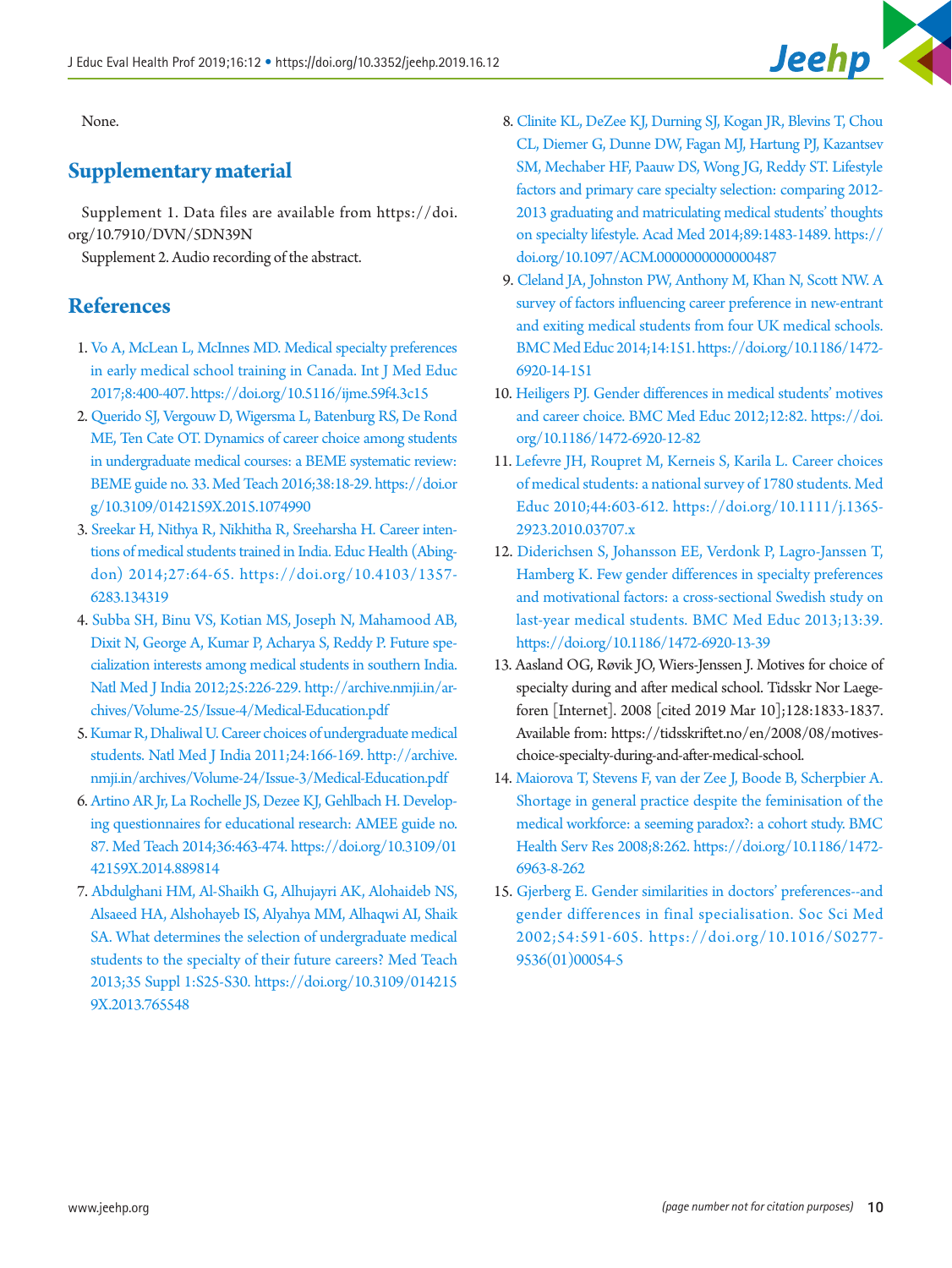

<span id="page-10-0"></span>**Appendix 1.** Questionnaire used in the study (PMCS Questionnaire version 4.0).

#### **Perception of Medical students on Career Specialty (PMCS) Questionnaire**

#### **Instructions**

The following questionnaire is designed to assess the attitude and perception of medical students on the choice of career specialty. Some general instructions for answering this questionnaire are:

- 1. There are a total of 12 items in this questionnaire. Please ensure that you answer ALL the items.
- 2. Answer the questions to the best of your understanding. AVOID discussion or clarifications about the questions and/or its options with your friends around.
- 3. Some questions have specific instructions on answering them; please READ them carefully. If you wish to change your answer for some reason, strike out the previous answer completely.
- 4. FOLLOW these instructions to create your participant unique ID which would have seven characters. Do not use any identifiers (name, number or batch) other than this ID anywhere in this questionnaire.

The *first* character should indicate your *gender*. The *second and third* characters should indicate the date you were born. The *fourth and fifth* characters should indicate the year of birth. The *sixth* and *seventh* characters should indicate the *first alphabet of your parents' names* (father's name first).

*For example, if you are a female born on 4th Feb 1995 and your parents' names are Rajkumar and Nisha, your participant unique ID will be F0495RN.*

#### **Fill participant unique ID in the box below:**

| Gender | Date of birth | Year of birth | First alphabet of father's name | First alphabet of mother's name |
|--------|---------------|---------------|---------------------------------|---------------------------------|

**1. Indicate the year of joining Bachelor of Medicine and Bachelor of Surgery (MBBS):** 

# *(page number not for citation purposes)* www.jeehp.org 11 **2. Indicate the place you were brought up during most of your childhood:** State \_\_\_\_\_\_\_\_\_\_\_\_\_\_\_ City\_\_\_\_\_\_\_\_\_\_\_\_\_\_\_ Town\_\_\_\_\_\_\_\_\_\_\_\_\_ Village\_\_\_\_\_\_\_\_\_\_\_\_\_\_\_ **3. Indicate your board of education in higher secondary school (standard XII).** a) State b) CBSE (Central Board of Secondary Education) c) ISC (Indian School Certificate) d) Others **4. Do you have a family member who is a doctor or working in a profession related to the medical field?**  a) Yes b) No If Yes, indicate the relationship and nature of his/her work: **5. Are you planning to do a postgraduate degree after MBBS?** a) Yes b) No c) No c) No c) No c) Not sure i) If your response was Yes, where would you like to do your postgraduate degree after MBBS? a) India and a b) Abroad c) Not sure ii) If your response was No, state your reason: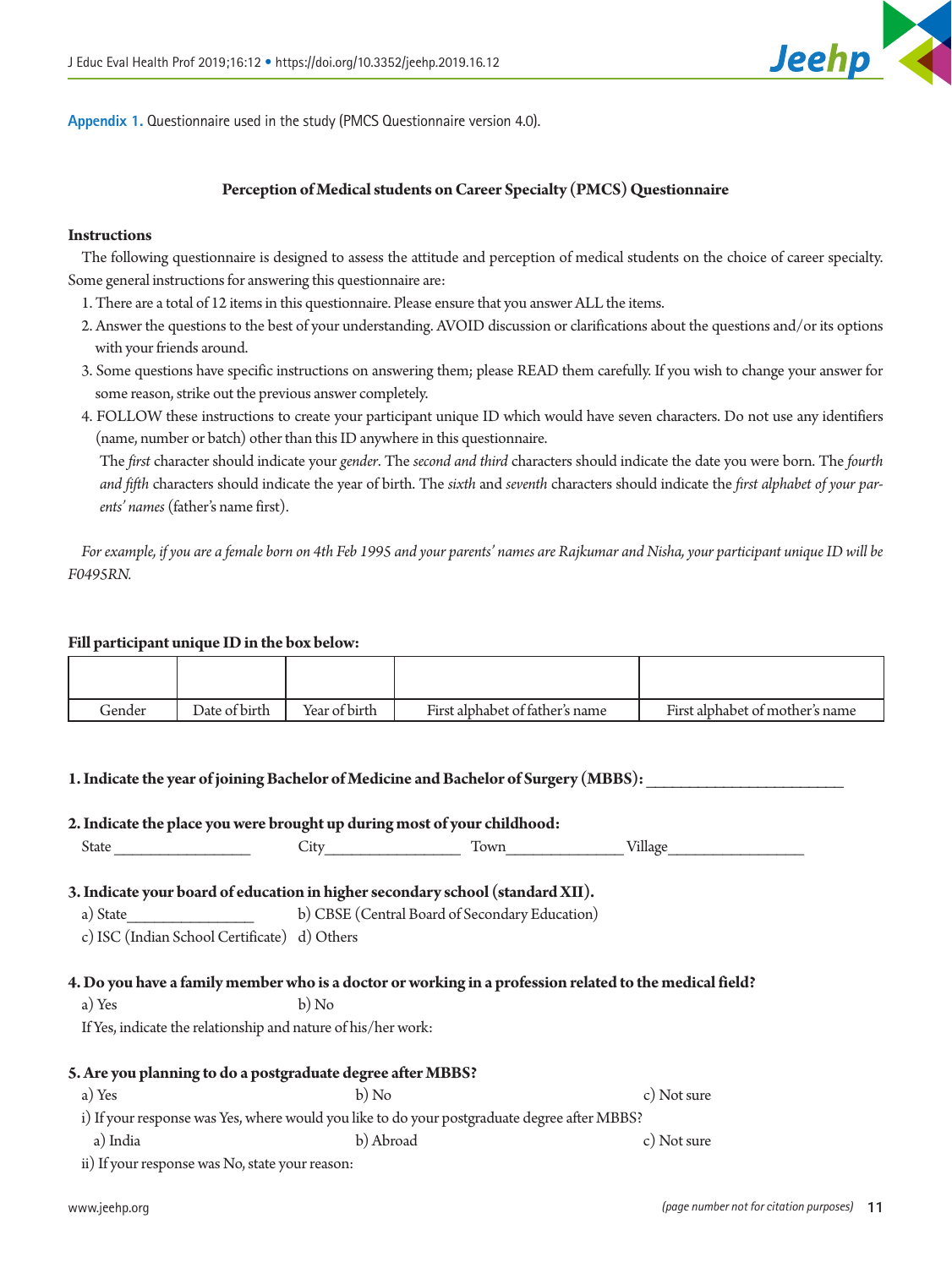

## **6. Where would you prefer to work after completion of your postgraduate degree?**

| i. a) Urban areas                         | b) Rural areas | c) Not sure                                                                                                                                                                                                                        |
|-------------------------------------------|----------------|------------------------------------------------------------------------------------------------------------------------------------------------------------------------------------------------------------------------------------|
|                                           |                |                                                                                                                                                                                                                                    |
| $\sim$ $\sim$ $\sim$ $\sim$ $\sim$ $\sim$ |                | the contract of the contract of the contract of the contract of the contract of the contract of the contract of<br>the contract of the contract of the contract of the contract of the contract of the contract of the contract of |

ii. a) Mission hospital b) Tertiary care hospital (including Christian Medical College) c) Own or private hospital d) Others, please specify:

#### **7. Which of the following statements best describe your current state of mind, regarding**

i. the awareness on the various career specialties available?

ii. the certainty of the course you want to pursue?

a) I am not aware of all career specialties available, and I am not certain of my choices

b) I am not aware of all career specialties available, but I am certain of my choices

c) I am aware of all career specialties available, but I am not certain of my choices

d) I am aware of all career specialties available, and I am certain of my choices

## **8. The broad medical specialty degrees (Doctor of Medicine [MD], Master of Surgery [MS], Diplomate in National Board [DNB]) that a doctor can choose after MBBS are listed below.**

i) Indicate three specialties you would most likely choose (*numbers 1, 2, and 3 in the order of your preference*)

ii) Indicate three specialties you would least likely choose (*use cross* [*X*])

| Specialty                  | Choice | Specialty                            | Choice |
|----------------------------|--------|--------------------------------------|--------|
| Anatomy                    |        | Obstetrics & gynecology              |        |
| Anesthesia                 |        | Ophthalmology                        |        |
| Biochemistry               |        | Orthopedics                          |        |
| Community medicine         |        | Pathology                            |        |
| Dermatology                |        | Pediatrics                           |        |
| Emergency medicine         |        | Pharmacology                         |        |
| ENT (ear, nose, or throat) |        | Physical medicine and rehabilitation |        |
| Family medicine            |        | Physiology                           |        |
| Forensic medicine          |        | Psychiatry                           |        |
| General medicine           |        | Radiodiagnosis                       |        |
| General surgery            |        | Radiotherapy                         |        |
| Geriatric medicine         |        | Respiratory medicine                 |        |
| Microbiology               |        | Transfusion medicine                 |        |
| Nuclear medicine           |        | Not sure                             |        |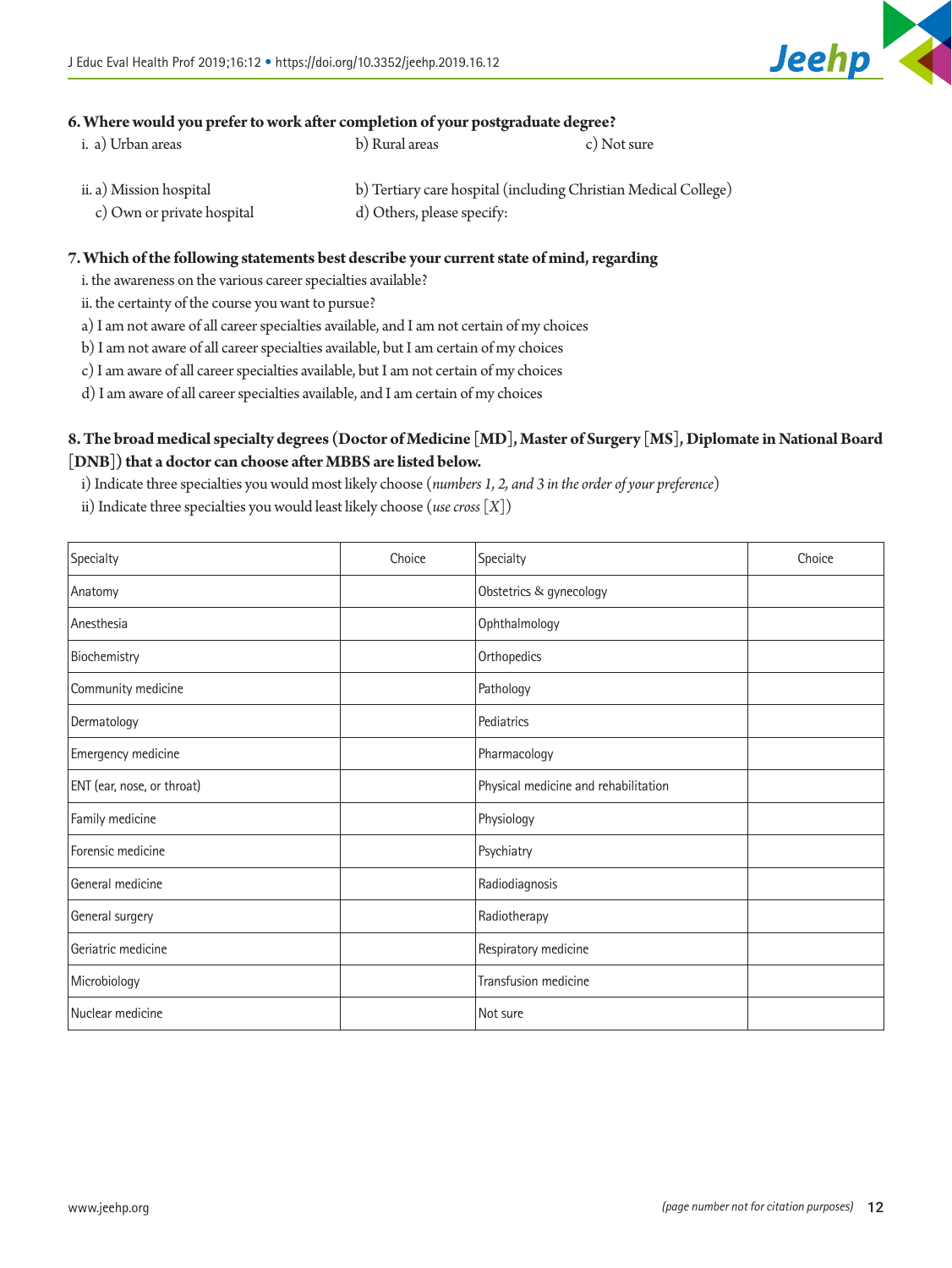

Indicate your rating against each of the options even if you are not sure.

| Factor                                                     | Rating | Factor                                             | Rating |
|------------------------------------------------------------|--------|----------------------------------------------------|--------|
| Financial prospects                                        |        | Family responsibilities                            |        |
| Perceived status of the field in society                   |        | Preference to work in rural areas                  |        |
| Opportunities for higher studies or further specialization |        | Opportunity to be involved in patient care         |        |
| Professionally challenging field                           |        | Opportunity to teach                               |        |
| Less stressful working conditions                          |        | Less duration of work hours                        |        |
| Flexible working hours                                     |        | Influence by role models                           |        |
| Opportunity to settle down in urban areas                  |        | Sufficient time for hobbies and personal interests |        |
| Influence from past experiences                            |        | Family members in the same specialty               |        |
| Opportunity to do research                                 |        | Comfortable lifestyle                              |        |
| Interest in the specialty                                  |        | Sense of calling                                   |        |
| Others (Please specify):                                   |        |                                                    |        |
|                                                            |        |                                                    |        |

## **10. According to you, at what stage of MBBS will a medical student be able to clearly have an idea as to what specialty one is interested in?**

| a) At the time of joining MBBS | b) End of I year     | c) End of II year    |
|--------------------------------|----------------------|----------------------|
| d) End of III year             | e) End of final year | f) End of internship |

## **11. Subsequent to completion of your specialty of choice, if you are given an opportunity to serve in rural or remote parts of the country, would you be willing to do so?**

a) Yes b) No c) Not sure

## **12. On a scale of 1 to 5 (where, 1=not important and 5=very important), how would you rate the importance of having a specialty degree to serve in the rural/remote areas, in comparison to MBBS?**

Mention your rating:

**Jeehp**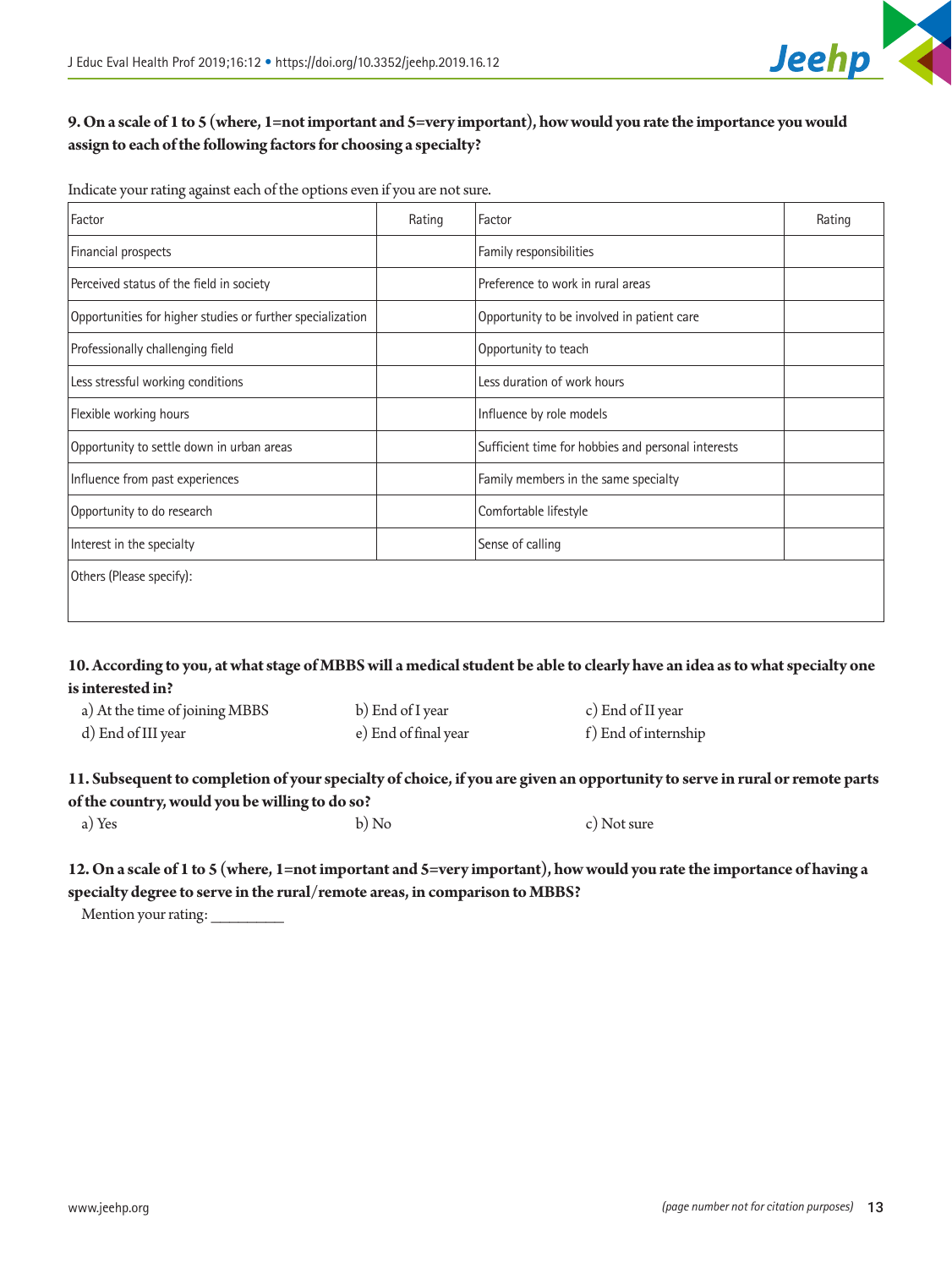

## <span id="page-13-0"></span>**Appendix 2.** Supplementary tables 1-4

|  | Supplementary Table 1. Demographic characteristics and career intentions of the participants of the pilot study |  |
|--|-----------------------------------------------------------------------------------------------------------------|--|
|  |                                                                                                                 |  |

| Parameters of interest                                                                                  | Category               | No. (9/0) |
|---------------------------------------------------------------------------------------------------------|------------------------|-----------|
| Gender                                                                                                  | Men                    | 22(34.9)  |
|                                                                                                         | Women                  | 41(65.1)  |
| Geographical background                                                                                 | Urban                  | 48 (76.2) |
|                                                                                                         | Rural                  | 11(17.5)  |
| Relatives in the health professions                                                                     | Yes                    | 41(65.1)  |
|                                                                                                         | N <sub>o</sub>         | 22(34.9)  |
| Item 5: Are you planning to do a postgraduate degree after MBBS?                                        | Yes                    | 60 (95.2) |
|                                                                                                         | No                     | 3(4.8)    |
| Item 5-(1): If your response was "yes," where would you like to do your postgraduate degree after MBBS? | India                  | 45 (75.0) |
|                                                                                                         | Abroad                 | 5(8.3)    |
|                                                                                                         | Not sure               | 10(16.7)  |
| Item 7: Which of the following statements best describe your current state of mind, regarding (1) the   | Not aware, not certain | 24(38.1)  |
| awareness on the various career specialties available? and (2) the certainty of the course you want to  | Not aware, certain     | 10(15.9)  |
| pursue?                                                                                                 | Aware, not certain     | 25(39.7)  |
|                                                                                                         | Aware, certain         | 4(6.3)    |

MBBS, Bachelor of Medicine and Bachelor of Surgery.

## **Supplementary Table 2.** Frequencies of the 'most likely' and 'least likely' specialty choices as indicated by the participants of the pilot study

|                                      | Item 8: The broad medical specialty degrees (MD, MS, DNB) that a doctor can choose after MBBS are listed below. |                                                                         |  |  |  |  |
|--------------------------------------|-----------------------------------------------------------------------------------------------------------------|-------------------------------------------------------------------------|--|--|--|--|
| Specialty                            | Item 8-(1): Indicate three specialties you would most<br>likely choose                                          | Item 8-(2): Indicate three specialties you would<br>least likely choose |  |  |  |  |
| Anatomy                              | 1(0.5)                                                                                                          | 10(5.5)                                                                 |  |  |  |  |
| Anesthesia                           | 1(0.5)                                                                                                          | 6(3.3)                                                                  |  |  |  |  |
| Biochemistry                         | $\Omega$                                                                                                        | 9(5.0)                                                                  |  |  |  |  |
| Community medicine                   | 3(1.6)                                                                                                          | 18 (9.9)                                                                |  |  |  |  |
| Dermatology                          | 8(4.3)                                                                                                          | 13(7.2)                                                                 |  |  |  |  |
| Emergency medicine                   | 9(4.8)                                                                                                          | 4(2.2)                                                                  |  |  |  |  |
| ENT (ear, nose, or throat)           | 2(1.1)                                                                                                          | 2(1.1)                                                                  |  |  |  |  |
| Family medicine                      | 5(2.7)                                                                                                          | 4(2.2)                                                                  |  |  |  |  |
| Forensic medicine                    | 2(1.1)                                                                                                          | 10(5.5)                                                                 |  |  |  |  |
| General medicine                     | 30(16.1)                                                                                                        | 3(1.7)                                                                  |  |  |  |  |
| General surgery                      | 33 (17.7)                                                                                                       | 6(3.3)                                                                  |  |  |  |  |
| Geriatric medicine                   | 3(1.6)                                                                                                          | 3(1.7)                                                                  |  |  |  |  |
| Microbiology                         | 1(0.5)                                                                                                          | 11(6.1)                                                                 |  |  |  |  |
| Nuclear medicine                     | 1(0.5)                                                                                                          | 5(2.8)                                                                  |  |  |  |  |
| Obstetrics & gynecology              | 15(8.1)                                                                                                         | 8(4.4)                                                                  |  |  |  |  |
| Ophthalmology                        | 4(2.2)                                                                                                          | 1(0.6)                                                                  |  |  |  |  |
| Orthopedics                          | 14(7.5)                                                                                                         | 5(2.8)                                                                  |  |  |  |  |
| Pathology                            | 2(1.1)                                                                                                          | 5(2.8)                                                                  |  |  |  |  |
| Pediatrics                           | 37 (19.9)                                                                                                       | 3(1.7)                                                                  |  |  |  |  |
| Pharmacology                         | $\Omega$                                                                                                        | 21 (11.6)                                                               |  |  |  |  |
| Physical medicine and rehabilitation | 1(0.5)                                                                                                          | 4(2.2)                                                                  |  |  |  |  |
| Physiology                           | 1(0.5)                                                                                                          | 4(2.2)                                                                  |  |  |  |  |
| Psychiatry                           | 7(3.8)                                                                                                          | 5(2.8)                                                                  |  |  |  |  |
| Radiodiagnosis                       | 2(1.1)                                                                                                          | 4(2.2)                                                                  |  |  |  |  |
| Radiotherapy                         | 1(0.5)                                                                                                          | 7(3.9)                                                                  |  |  |  |  |
| Respiratory medicine                 | 2(1.1)                                                                                                          | 1(0.6)                                                                  |  |  |  |  |

(Continued to the next page)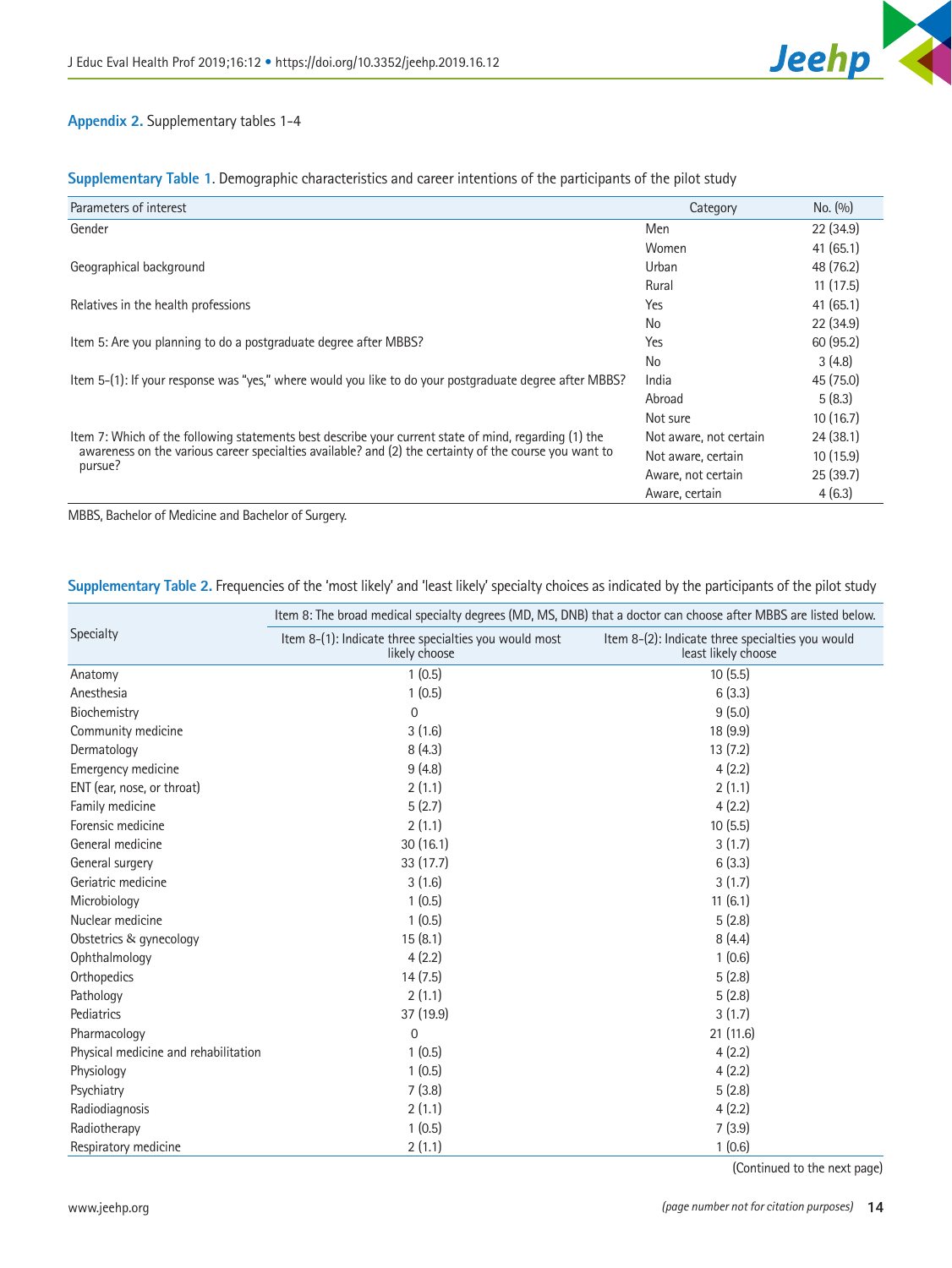

## **Supplementary Table 2.** Continued

|                      |                                                                        | Item 8: The broad medical specialty degrees (MD, MS, DNB) that a doctor can choose after MBBS are listed below. |  |  |  |  |
|----------------------|------------------------------------------------------------------------|-----------------------------------------------------------------------------------------------------------------|--|--|--|--|
| Specialty            | Item 8-(1): Indicate three specialties you would most<br>likely choose | Item 8-(2): Indicate three specialties you would<br>least likely choose                                         |  |  |  |  |
| Transfusion medicine |                                                                        | 7(3.9)                                                                                                          |  |  |  |  |
| Not sure             | 1(0.5)                                                                 | 2(1.1)                                                                                                          |  |  |  |  |
| Total                | 186                                                                    | 181                                                                                                             |  |  |  |  |

Values are presented as number (%).

MD, Doctor of Medicine; MS, Master of Surgery; DNB, Diplomate in National Board; MBBS, Bachelor of Medicine and Bachelor of Surgery.

### **Supplementary Table 3.** Factors influencing the career preferences of the participants of the pilot study (N=63)

|                                                               |                                     |                        | P-values of the comparisons                  |                                                     |  |
|---------------------------------------------------------------|-------------------------------------|------------------------|----------------------------------------------|-----------------------------------------------------|--|
| Item 9.                                                       | Mean rating ± standard<br>deviation | Gender (women vs. men) | Geographical background<br>(rural vs. urban) | Relatives in the health<br>professions (yes vs. no) |  |
| Financial prospects                                           | $3.03 \pm 0.93$                     | $0.027a}$              | 0.389                                        | 0.341                                               |  |
| Perceived status of the field in society                      | $3.22 \pm 1.17$                     | 0.457                  | 1.000                                        | 0.677                                               |  |
| Opportunities for higher studies or further<br>specialization | $3.78 \pm 1.13$                     | 0.083                  | 0.388                                        | 0.851                                               |  |
| Professionally challenging field                              | $3.84 \pm 1.09$                     | 0.085                  | 0.312                                        | 0.439                                               |  |
| Less stressful working conditions                             | $3.05 \pm 1.21$                     | 0.503                  | 0.561                                        | 0.066                                               |  |
| Flexible working hours                                        | $3.21 \pm 1.17$                     | 0.749                  | 0.718                                        | $0.035^{a}$                                         |  |
| Opportunity to settle down in urban areas                     | $2.71 \pm 1.13$                     | $0.025^{a}$            | 0.301                                        | 0.789                                               |  |
| Influence from past experiences                               | $3.78 \pm 0.99$                     | 0.127                  | 0.782                                        | 0.897                                               |  |
| Opportunity to do research                                    | $2.38 \pm 1.32$                     | 0.079                  | 0.149                                        | 0.415                                               |  |
| Interest in the specialty                                     | $4.78 \pm 0.58$                     | 0.650                  | 0.744                                        | 0.820                                               |  |
| Family responsibilities                                       | $3.75 \pm 1.12$                     | 0.491                  | 0.597                                        | 0.581                                               |  |
| Preference to work in rural areas                             | $3.48 \pm 1.15$                     | 0.617                  | 0.444                                        | 0.394                                               |  |
| Opportunity to be involved in patient care                    | $4.41 \pm 0.79$                     | 0.615                  | 0.903                                        | 0.103                                               |  |
| Opportunity to teach                                          | $3.24 \pm 1.20$                     | 0.147                  | 0.514                                        | 0.503                                               |  |
| Less duration of work hours                                   | $2.71 \pm 1.01$                     | 0.821                  | 0.422                                        | $0.008^{a}$                                         |  |
| Influence by role models                                      | $3.76 \pm 1.17$                     | 0.097                  | 0.700                                        | 0.615                                               |  |
| Sufficient time for hobbies and personal<br>interests         | $3.30 \pm 1.21$                     | 0.853                  | 0.536                                        | 0.100                                               |  |
| Family members in the same specialty                          | $1.63 \pm 0.89$                     | 0.780                  | 0.393                                        | $0.036a^{})$                                        |  |
| Comfortable lifestyle                                         | $2.89 \pm 1.03$                     | 0.742                  | 0.236                                        | $0.005^{a}$                                         |  |
| Sense of calling                                              | $4.11 \pm 0.92$                     | 0.509                  | $0.003^{a}$                                  | 0.866                                               |  |

P-values obtained using the Mann-Whitney U-test. Significant P-values are shown in bold. Question: item 9: On a scale of 1 to 5 (where, 1=not important and 5=very important), how would you rate the importance to each of the following factors for choosing a specialty? a)Significant P-value.

| Supplementary Table 4. Cronbach a values after the exclusion of motivational items in the exploratory factor analysis in the main study |  |  |  |  |  |
|-----------------------------------------------------------------------------------------------------------------------------------------|--|--|--|--|--|
|                                                                                                                                         |  |  |  |  |  |

| Motivational items                                         | Cronbach $\alpha$ if item was deleted |
|------------------------------------------------------------|---------------------------------------|
| Financial prospects                                        | 0.727                                 |
| Perceived status of the field                              | 0.724                                 |
| Opportunities for higher studies or further specialization | 0.728                                 |
| Professionally challenging                                 | 0.745                                 |
| Less stressful working conditions                          | 0.716                                 |
| Flexible working hours                                     | 0.715                                 |
| Opportunity to settle down in urban areas                  | 0.721                                 |
| Influences from past experiences                           | 0.728                                 |
| Opportunity to do research                                 | 0.743                                 |

(Continued to the next page)